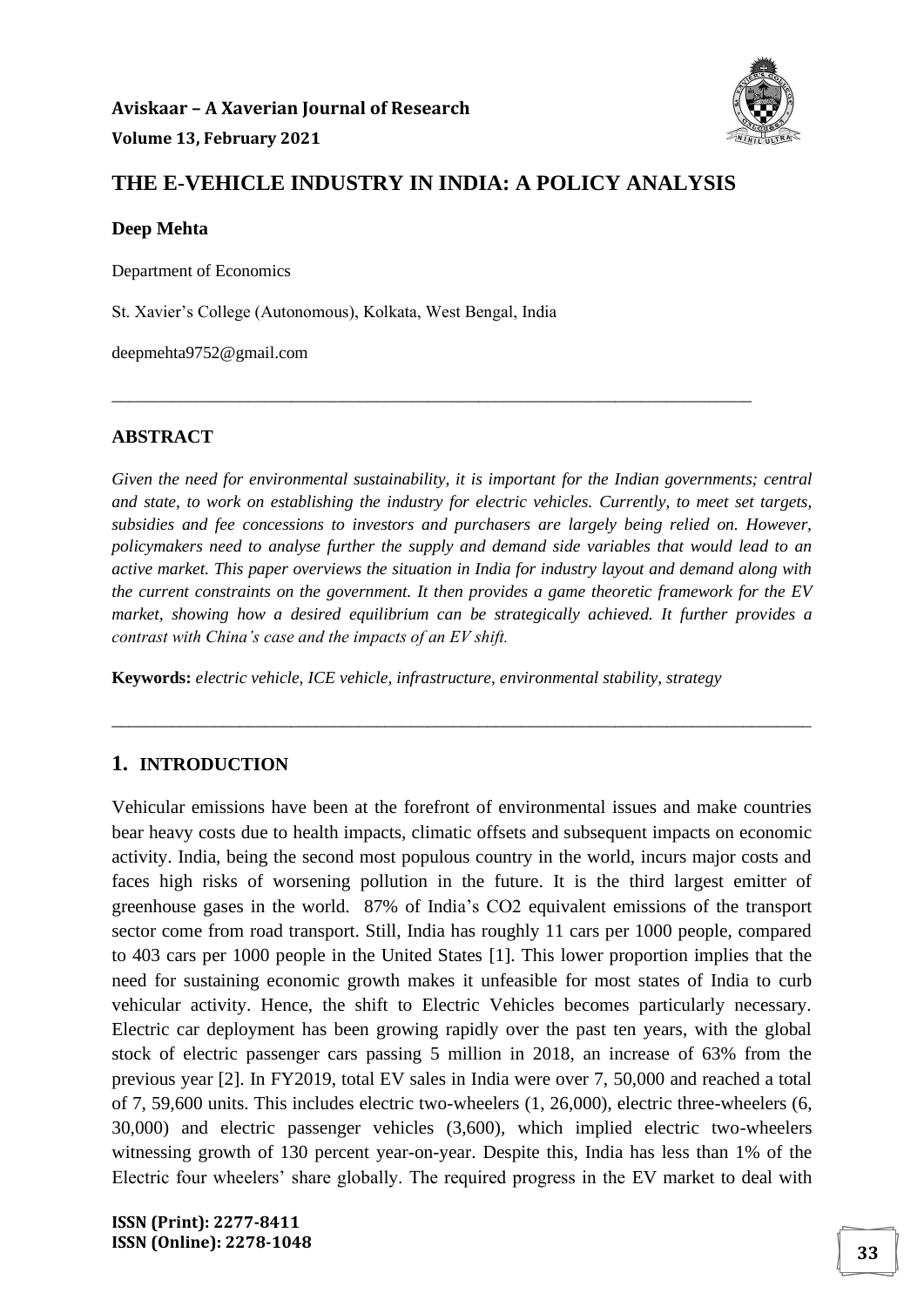

pollution is therefore much greater. Both the Central and several state governments have realized the importance of a shift in the country from Internal Combustion Engine Vehicles to Electricity Powered Vehicles or Electric Vehicles (EVs). Several governments have set targets of achieving goals of complete and partial transition to Electric Vehicles in the public and private transport sector [3]. Measures largely consist of subsidizing purchases for consumers and improving the "ease of doing business" for potential firms by reducing charges for set-up. Tax concessions and smoothening of the registration processes have been initiated by several state governments. Moreover, ease in land procurement has also been highlighted. The Union Budget of 2019 incorporated major tax breaks for Lithium ion and other manufacturing plants [4] to boost the supply-side.

However, it is important to note other crucial factors that determine the participation of firms and generation of demand. If the business environment, with respect to these other factors, is not conducive enough, then the current government policies will not be successful in causing market growth.

## **2. INDUSTRY LAY-OUT**

### *2.1 Lithium-Ion Battery Production*

It has been largely established that a sizeable market for Electric Vehicles, especially as a replacement for ICE vehicles, requires large scale production of the key components of these products. Here, it is identified that the lithium-ion batteries that are the best alternative for EVs currently must be made easily accessible in the EV industry in India which makes the plans for internal production of vital importance.

#### *2.2 Production Aims*

India has committed to cutting its GHG emissions intensity by 33% to 35% percent below 2005 levels by 2030. India proposes to add 175 GW of renewable energy capacity by 2020 and to achieve 40 percent of its electricity generation from non-fossil sources by the same year [4]. It is given that each GWh (1,000-megawatt hour) of battery capacity is sufficient to power 1 million homes for an hour and around 30,000 electric cars [4]. It is highly desirable for this policy objective of the government to be achieved. For the same, plans involve the set-up of Giga factories for lithium-ion batteries in the country similar to those in the United States. It is necessary to analyse the intricacies in setting up such a plant.

#### *2.3 Production Giga-plants: Tesla Comparison*

For analysing the nature of investment in production, we consider the case of the establishment of the Giga plants emulating those of Tesla Inc. in Nevada, United States, which the Indian Government has decided upon. The Tesla Giga plant 1 is a venture carried out by three companies with their own divisions performing their own functions; Panasonic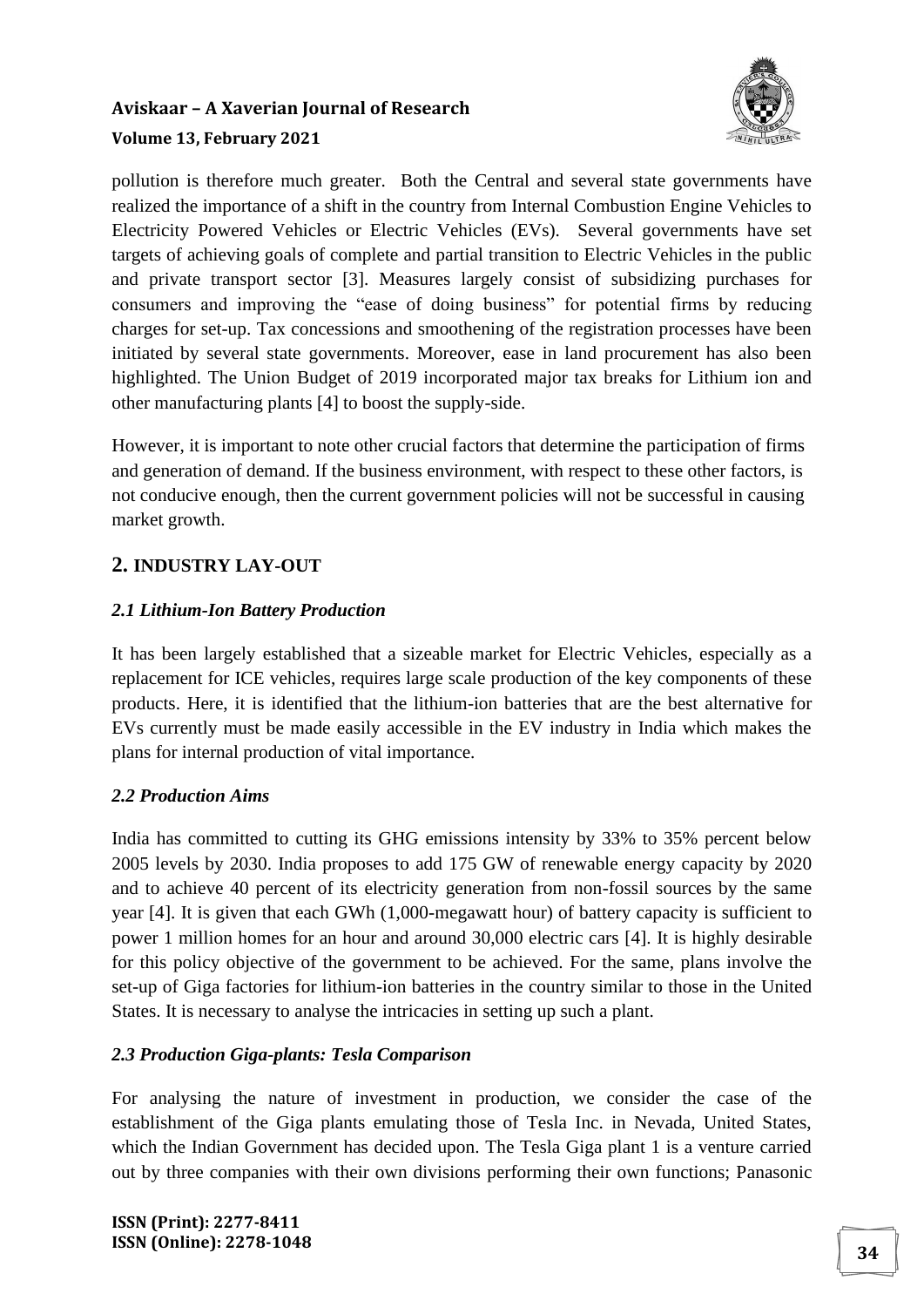

generating the battery cells and H&T manufacturing cell cans. Panasonic is the exclusive cell provider for Tesla and converts raw materials such as refined lithium and steel into the cells Tesla uses to create a Model 3 battery. Using a combination of human and robot labour, Tesla assembles the cells into long rows Lister calls "bandoliers," because of the way the cells are arranged around a cooling tube. The tubes are also manufactured on-site by the company Valeo [5].

| Qualified Project Name:<br>Participant:<br><b>Reporting Period:</b><br>Project to Date Period: | <b>Gigafactory Project</b><br>Tesla, Inc. (FKA: Tesla Motors, Inc.)<br>October 1, 2017 - December 31, 2017<br>October 17, 2014 - December 31, 2017<br>Project to Date<br><b>Reporting Period</b> |             |    |               |
|------------------------------------------------------------------------------------------------|--------------------------------------------------------------------------------------------------------------------------------------------------------------------------------------------------|-------------|----|---------------|
| <b>Real Property</b>                                                                           |                                                                                                                                                                                                  |             |    | Period        |
| Land                                                                                           | \$                                                                                                                                                                                               |             | s  | 41,989,595    |
| <b>Building/Structure</b>                                                                      | \$                                                                                                                                                                                               | 22,991,171  | s  | 353,027,436   |
| Building/Structure - CIP                                                                       |                                                                                                                                                                                                  | 123,368,558 | \$ | 1,232,222,395 |
| Subtotal                                                                                       | $\frac{5}{5}$                                                                                                                                                                                    | 146,359,729 | \$ | 1,627,239,426 |
| Personal Property                                                                              |                                                                                                                                                                                                  |             |    |               |
| 3- year life                                                                                   | \$                                                                                                                                                                                               | 101,545     | s  | 1,069,639     |
| 5- year life                                                                                   | \$                                                                                                                                                                                               |             | \$ | 14,384        |
| 7- year life                                                                                   | \$                                                                                                                                                                                               |             | \$ |               |
| 10-year life                                                                                   | \$                                                                                                                                                                                               |             | \$ |               |
| 15-year life                                                                                   | \$                                                                                                                                                                                               | 3,208,327   | \$ | 55,514,134    |
| 20-year life                                                                                   | \$                                                                                                                                                                                               |             | \$ |               |
| 30- year life                                                                                  | \$                                                                                                                                                                                               |             | \$ |               |
| CIP - Life TBD                                                                                 | \$                                                                                                                                                                                               | 116,168,388 | \$ | 637,110,751   |
| Other Property                                                                                 | \$                                                                                                                                                                                               |             | \$ | 351,371       |
| <b>Expensed Property</b>                                                                       | $\frac{5}{5}$                                                                                                                                                                                    | 10,767,315  | \$ | 29,734,810    |
| Subtotal                                                                                       |                                                                                                                                                                                                  | 130,245,575 | \$ | 723,795,089   |
| <b>Total Capital Investment</b>                                                                | \$                                                                                                                                                                                               | 276,605,304 | \$ | 2,351,034,515 |

#### **Fig. 1(a) Tesla Plant**

*Source: https://electrek.co/2018/08/21/tesla-gigafactory-1-3000-workers/*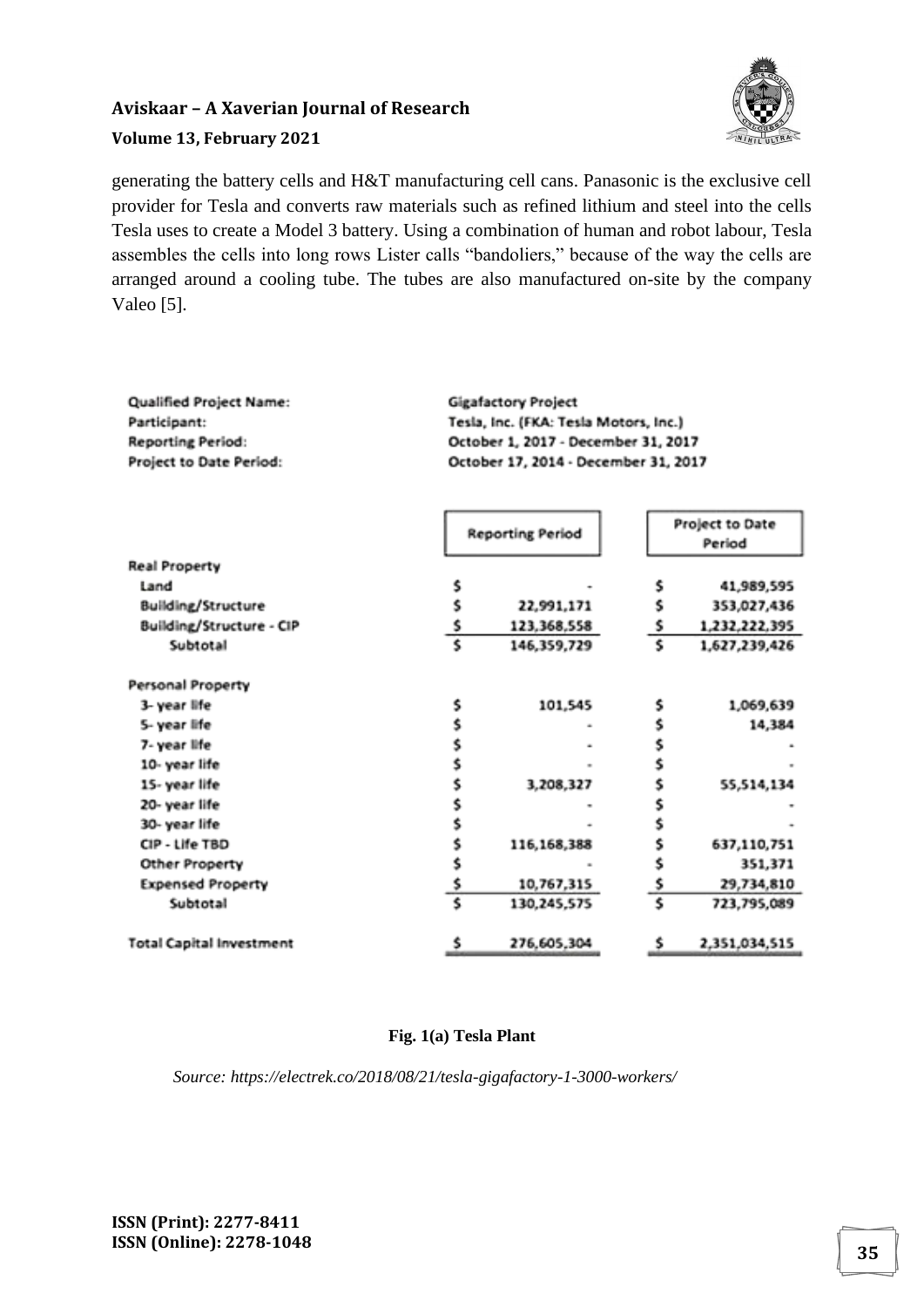

#### **Required Qualified Employee Audit Data**

| <b>Qualified Project Name:</b> | <b>Gigafactory Project</b>           |
|--------------------------------|--------------------------------------|
| Participant:                   | <b>H&amp;T Nevada, LLC</b>           |
| <b>Reporting Period:</b>       | October 1, 2017 - December 31, 2017  |
| <b>Project to Date Period:</b> | October 17, 2014 - December 31, 2017 |
|                                |                                      |

| <b>Workforce Composition</b>                   | <b>Reporting Period</b> | <b>Project to Date</b><br>Period |
|------------------------------------------------|-------------------------|----------------------------------|
| <b>Number of New Qualified Employees (NQE)</b> | 27                      | 93                               |
| Number of NQEs who are Nevada Residents        | 20                      | 72                               |
| <b>Residency as a Percent</b>                  |                         | 77%                              |
| <b>Average Wage of Qualified Employees</b>     |                         | 33.26                            |

#### **Fig. 1(b) Tesla Plant**

*Source: https://electrek.co/2018/08/21/tesla-gigafactory-1-3000-workers/*

| <b>Qualified Project Name:</b> | <b>Gigafactory Project</b>                    |
|--------------------------------|-----------------------------------------------|
| Participant:                   | Panasonic Energy Corporation of North America |
| <b>Reporting Period:</b>       | October 1, 2017 - December 31, 2017           |
| <b>Project to Date Period:</b> | October 17, 2014 - December 31, 2017          |

| <b>Workforce Composition</b>               | <b>Reporting Period</b> | <b>Project to Date</b><br>Period |
|--------------------------------------------|-------------------------|----------------------------------|
| Number of New Qualified Employees (NQE)    | 486                     | 1,201                            |
| Number of NQEs who are Nevada Residents    | 473                     | 1,182                            |
| <b>Residency as a Percent</b>              |                         | 98%                              |
| <b>Average Wage of Qualified Employees</b> |                         | 28.41                            |

#### **Fig. 2(a) Panasonic Plant**

*Source: https://electrek.co/2018/08/21/tesla-gigafactory-1-3000-workers/*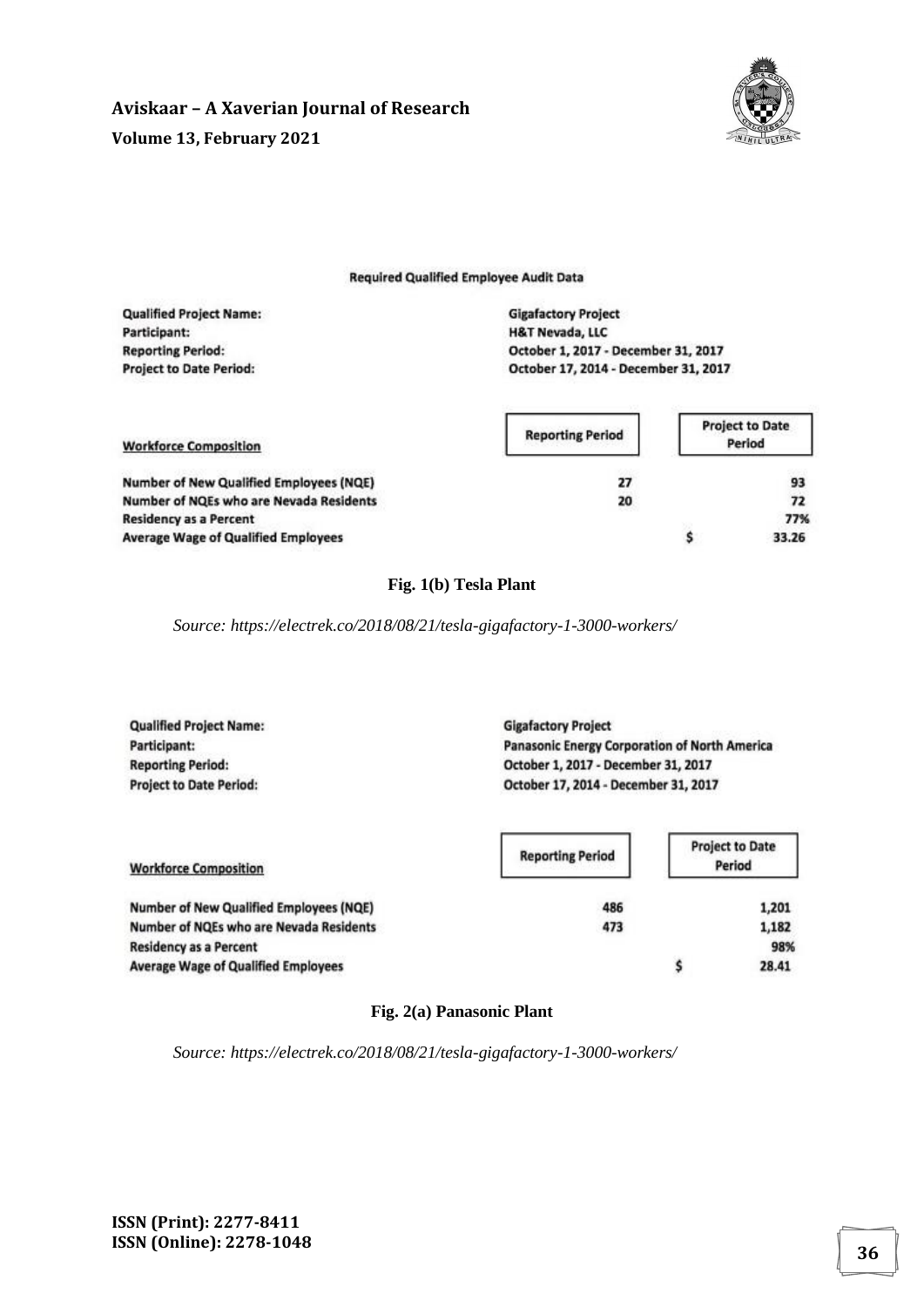

#### **Volume 13, February 2021**

| <b>Qualified Project Name:</b> | <b>Gigafactory Project</b>                                                              |
|--------------------------------|-----------------------------------------------------------------------------------------|
| Participant:                   | Panasonic Energy Corporation of North America                                           |
| <b>Reporting Period:</b>       | October 1, 2017 - December 31, 2017                                                     |
| <b>Project to Date Period:</b> | October 17, 2014 - December 31, 2017<br>100 Hz State School Hotel School School Affilia |

|                          | <b>Reporting Period</b> |             | <b>Project to Date</b><br>Period |               |
|--------------------------|-------------------------|-------------|----------------------------------|---------------|
| <b>Real Property</b>     |                         |             |                                  |               |
| Land                     | \$                      |             | \$                               |               |
| Building/Structure       | \$                      |             | $\mathbf{r}_i$                   |               |
| Building/Structure - CIP | $\ddot{\bullet}$        | u.          | \$                               | œ.            |
| Subtotal                 | $\overline{\mathbf{s}}$ | m.          | s                                |               |
| <b>Personal Property</b> |                         |             |                                  |               |
| 3- year life             | 悸                       | 35,562      | Ş.                               | 8,269,412     |
| 5-year life              | \$,                     |             | \$,                              |               |
| 7- year life             | $\hat{\mathbf{S}}$      | 27,972,458  | Ś                                | 223,733,713   |
| 10-year life,            | \$                      |             | \$.                              |               |
| 15-year life             | \$.                     | 17,695,037  | Ś                                | 58.419.440    |
| 20- year life            | \$                      |             | \$                               |               |
| 30-year life             |                         |             | \$                               |               |
| CIP - Life TBD           | $\frac{5}{5}$           | 125,652,352 | \$,                              | 1,003,132,668 |
| <b>Other Property</b>    | \$.                     |             | š                                |               |
| <b>Expensed Property</b> | \$                      | 505,101     | \$                               | 1,409,789     |
| <b>Subtotal</b>          | $\overline{\mathbf{5}}$ | 171,860,510 | 7                                | 1,294,965,022 |
| Total Capital Investment | \$                      | 171,860,510 | - 51                             | 1,294,965,022 |

#### **Fig. 2(b) Panasonic Plant**

*Source: https://electrek.co/2018/08/21/tesla-gigafactory-1-3000-workers/*

**Qualified Project Name:** Participant: **Reporting Period: Project to Date Period:** 

**Gigafactory Project** Panasonic Energy Corporation of North America October 1, 2017 - December 31, 2017 October 17, 2014 - December 31, 2017

| <b>Workforce Composition</b>               | <b>Reporting Period</b> | <b>Project to Date</b><br>Period |
|--------------------------------------------|-------------------------|----------------------------------|
| Number of New Qualified Employees (NQE)    | 486                     | 1,201                            |
| Number of NQEs who are Nevada Residents    | 473                     | 1,182                            |
| <b>Residency as a Percent</b>              |                         | 98%                              |
| <b>Average Wage of Qualified Employees</b> |                         | 28.41                            |

#### **Fig. 3(a) H &T Plant**

*Source: https://electrek.co/2018/08/21/tesla-gigafactory-1-3000-workers/*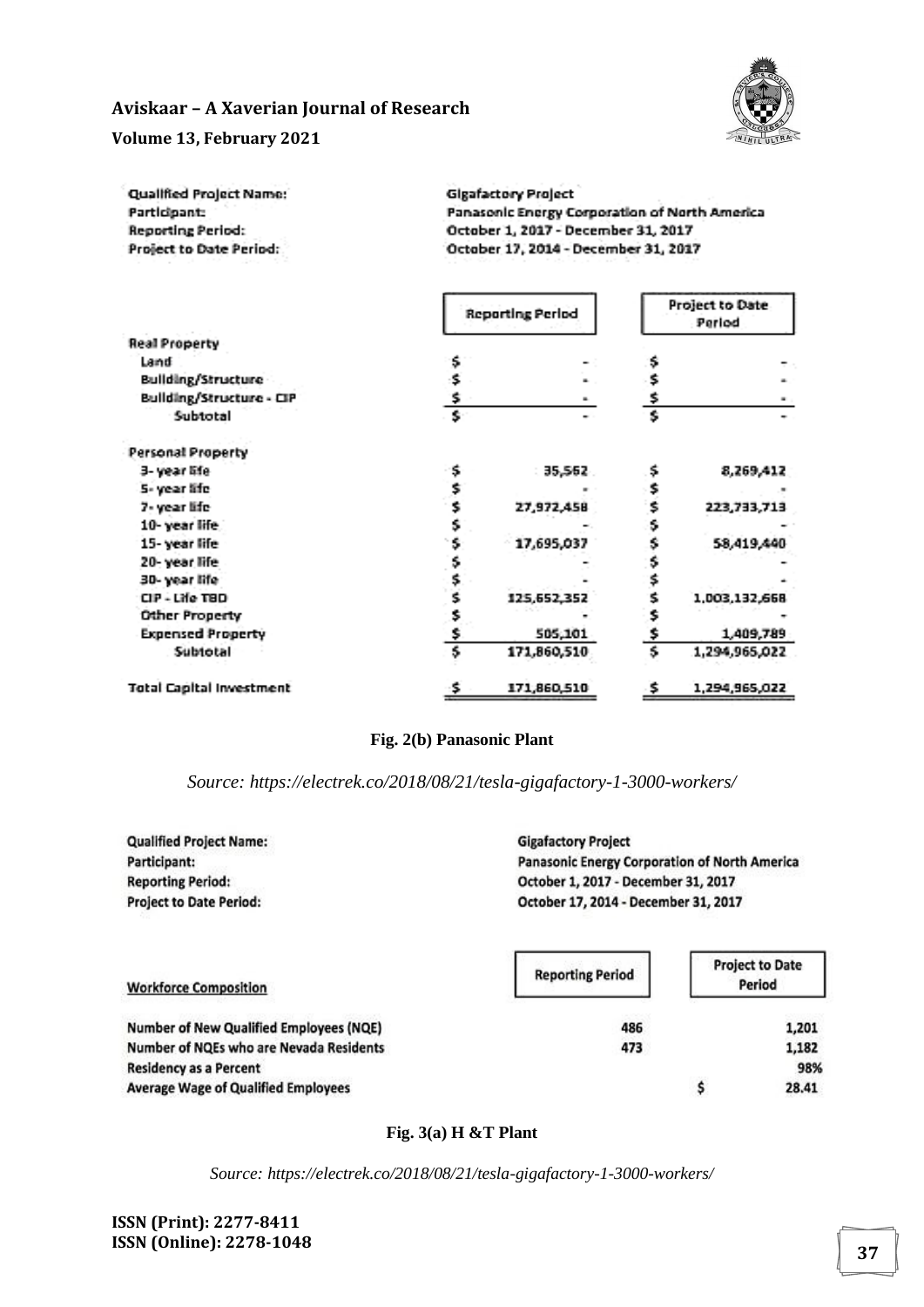

| <b>Qualified Project Name:</b> | <b>Gigafactory Project</b>           |
|--------------------------------|--------------------------------------|
| <b>Participant:</b>            | <b>H&amp;T Nevada, LLC</b>           |
| <b>Reporting Period:</b>       | October 1, 2017 - December 31, 2017  |
| <b>Project to Date Period:</b> | October 17, 2014 - December 31, 2017 |

|                                 | <b>Reporting Period</b> |            |                         | <b>Project to Date</b><br>Period |  |
|---------------------------------|-------------------------|------------|-------------------------|----------------------------------|--|
| <b>Real Property</b>            |                         |            |                         |                                  |  |
| Land                            |                         |            |                         |                                  |  |
| <b>Building/Structure</b>       | \$                      |            | \$                      |                                  |  |
| <b>Building/Structure - CIP</b> | \$                      |            |                         |                                  |  |
| <b>Subtotal</b>                 | $\overline{\mathsf{s}}$ |            | $\overline{\mathsf{s}}$ |                                  |  |
| <b>Personal Property</b>        |                         |            |                         |                                  |  |
| 3- year life                    | \$                      | 20,234     | \$                      | 122,334                          |  |
| 5-year life                     | \$                      | 31,940     | \$                      | 195,153                          |  |
| 7- year life                    | \$                      |            | \$                      |                                  |  |
| 10-year life                    | \$                      | 5,206,154  | \$                      | 20,740,859                       |  |
| 15-year life                    | \$                      |            | \$                      |                                  |  |
| 20-year life                    | \$                      |            | \$                      |                                  |  |
| 30-year life                    | \$                      |            | \$                      |                                  |  |
| <b>CIP - Life TBD</b>           | \$                      | 5,941,836  | Ş                       | 56,727,876                       |  |
| <b>Other Property</b>           | \$                      |            | Ş                       |                                  |  |
| <b>Expensed Property</b>        | \$                      |            | \$                      |                                  |  |
| <b>Subtotal</b>                 | $\overline{\mathsf{s}}$ | 11,200,164 | \$                      | 77,786,222                       |  |
| <b>Total Capital Investment</b> |                         | 11,200,164 |                         | 77,786,222                       |  |

#### **Fig. 3(b) H &T Plant**

#### *Source: https://electrek.co/2018/08/21/tesla-gigafactory-1-3000-workers/*

The technological equipment used at the plant is not of a nature that is available in India, nor is the quality of Research and Development. Hence, there shall be need for heavy import of capital and knowledge requirements for the same purpose. The Indian Government has indicated an investment of \$4 billion for this project while the cumulative value of the Tesla Giga factory 1 has been \$5 billion [6]. Assuming here that the Government shall be generating private investment in this project worth over a billion dollars provides us a higher valued project in India; it is essential for the Indian plant to have higher aggregate investment as the availability of robotic and other highly advanced equipment as well as set-up infrastructure is understandably of a lower standard than that afforded by Tesla and Panasonic in the United States. What can be reasonably inferred is that the government will incur heavy short-term expenditure for this project.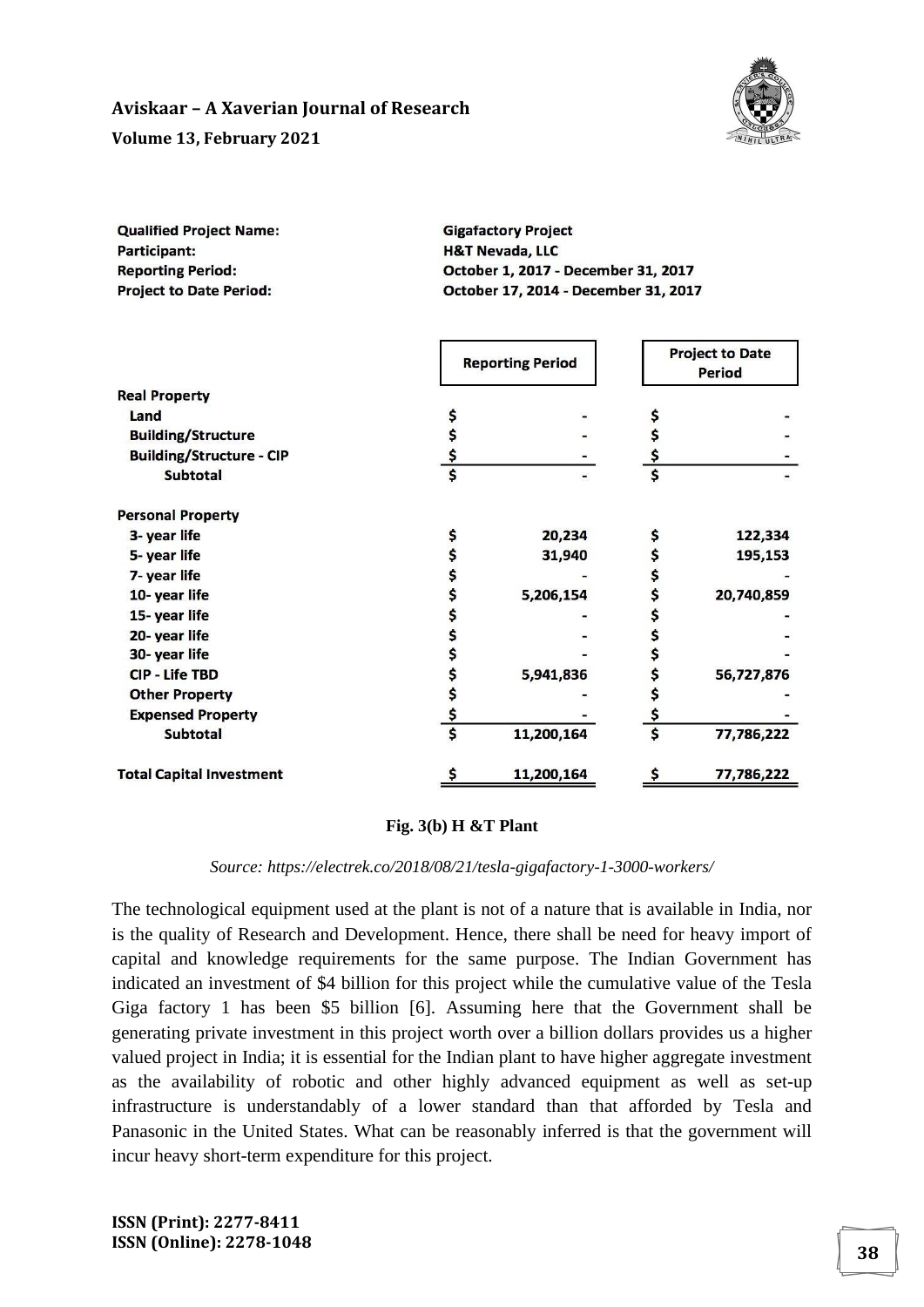

### *2.4 Tax Benefits: Nevada Comparison*

The U.S. state of Nevada offered Tesla Inc. tax incentives worth \$1.3 billion for building their facility. Alongside this, 20-year sales tax abatement worth approximately \$725 million and property and business-tax abatements around \$332 million and \$195 million in transferable tax credits were also provided [7]. In this regard, the tax incentives offered by the Central Government of India, state governments and/or both have to exceed that provided in the former case as both the risk and cost of carrying out the same kind of project in India are higher than in the United States. So far, GoI is expected to offer 3% foreign exchange hedge on overseas loans and a fixed 3% interest subvention on loans availed in Indian rupees. In addition, a reduction in minimum alternative tax (MAT) may be offered [8]. These come alongside the reduction in Customs Duty to manufacture electric cells in India in 2021-2030, tax rebates up to Rs 1.5 lakh and total exemptions up to Rs 2.5 lakh and GST rate cuts on electric vehicles from 12% to 5% [6]. The comparison shows that tax incentives are required to be much larger in this context for successful implementation.

### *2.5 Local Employment Generation*

Actual data provided by Tesla for June 30, 2018 shows 7,059 employees, which is 9 percent above projected employment levels for 2018. The count of qualified employees, as at June 30, 2018 was 4,247 [9]. Qualified employees are permanently employed individuals while unqualified are those who have not served a consecutive three-month term. The state government declared that the electric-car maker's factory would add 4 percent to the gross domestic product of Nevada, where unemployment is 7.7 percent, the nation's third highest. The cost of labour in India is relatively lower than in the U.S. due to lack of skill and large supply. Hence, the wages offered shall also be marginally lower here. I expect that to imply higher marginal product of labour which shall lead to greater employment for optimising the plant's activity. I estimate the employment generation in the Indian state to be higher; at around 7,500. Labour substitution shall prove necessary in the relative absence of robotic technology. The high costs of availing said technology shall reduce its real marginal benefit although the efficiency in the case of greater labour usage shall be lower than when advanced equipment is used.

## *2.6 Foreign Collaborations*

Tesla and China's Contemporary Amperex Technology Co. Ltd (CATL) are among the companies that have shown an initial interest in the Indian government's plan to build large factories to make lithium-ion batteries at an investment of about ₹50,000 crore. BYD Co. Ltd and Panasonic among others has shown interest in the same [6, 8]. It is feasible for India to take up projects as joint ventures with foreign collaborators at the Central as well as State level.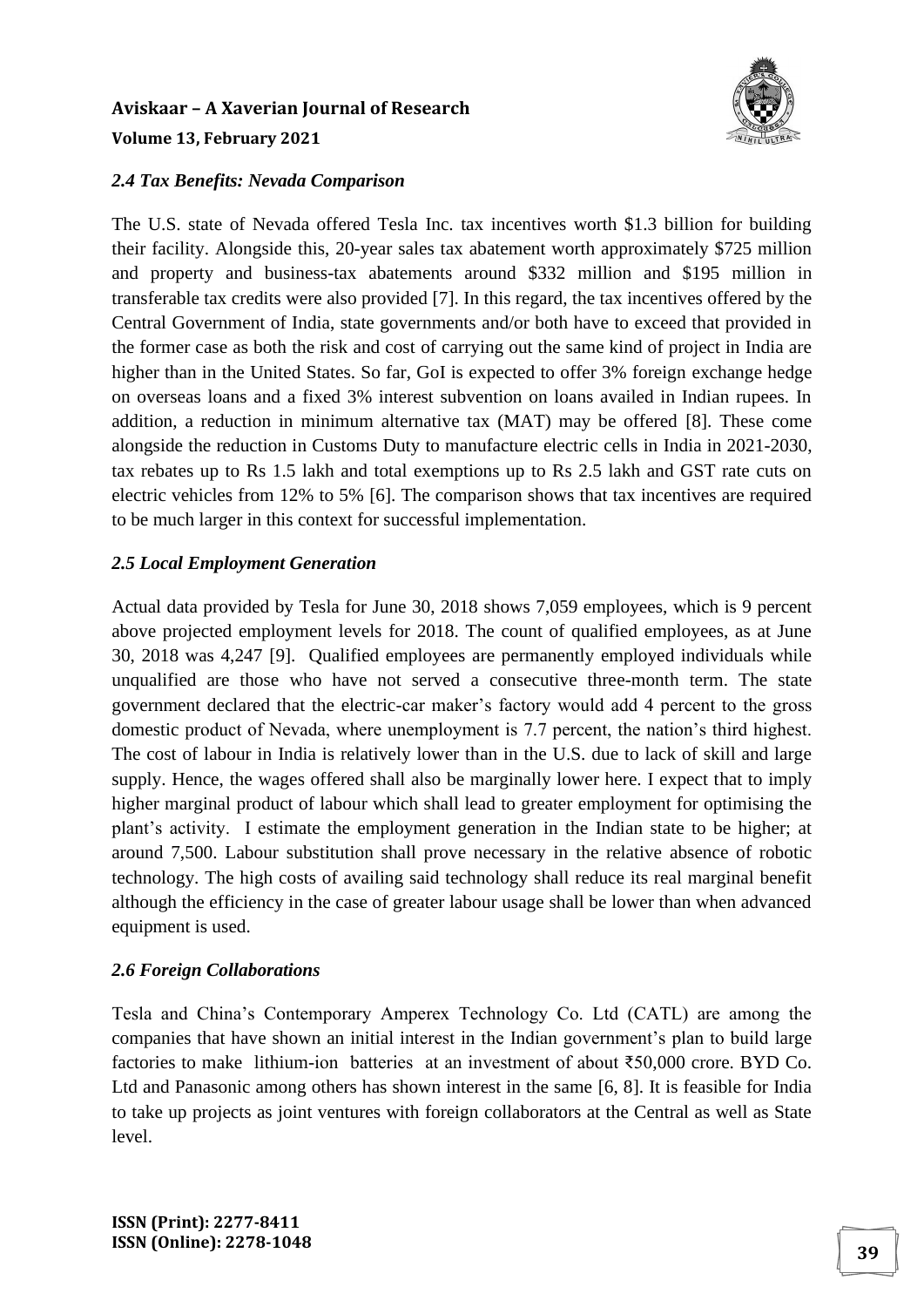

### *2.7 Lithium Resources*

For successful functioning of the plants, an adequate supply of lithium carbonate and other requisite materials is extremely necessary. This is largely unavailable in India which is why there must be established trade connections for imports. Joint venture firms of the government are searching for the same. This is in the backdrop of Chinese state-owned firms securing lithium mine concessions in countries such as Bolivia, Argentina and Chile, which forms the so-called lithium triangle [6]. With Chinese acquisitions of lithium mines and concessions from countries not just in Latin America but also in Africa and other parts of the world have threatened the supply considerations for India in the EV manufacturing sector, especially as China is the most important rival in the market. Currently, 40% of EVs in India are imported from China; a reliance that must be rid of [8].



#### **Fig. 4 Lithium Resources**

*Source: https://www.createai.io/blog/post/page/lithium-miners-news-for-the-month-of-may-2019*

#### *2.8 Recycling Infrastructure*

.

With growing global demand for lithium-ion batteries and concentration of resources in a few parts of the world, the expected rise in the import costs of lithium, cobalt and other resources may prove damaging. In light of the same, it is necessary for India to take up the economic opportunity in developing the infrastructure for lithium-ion batteries, which, as per reports, offers a \$1 billion industry in itself. These involve retaining the elements in the batteries and reusing them in the production process as well as carrying out second life recycling [10]. Current recycling methods, in the absence of policies and heavy Research investment, manage to generate 50% of the battery's previous economic value and the same can expectedly be made much larger in the future [10].

**ISSN (Print): 2277-8411 ISSN (Online): 2278-1048 <sup>40</sup>**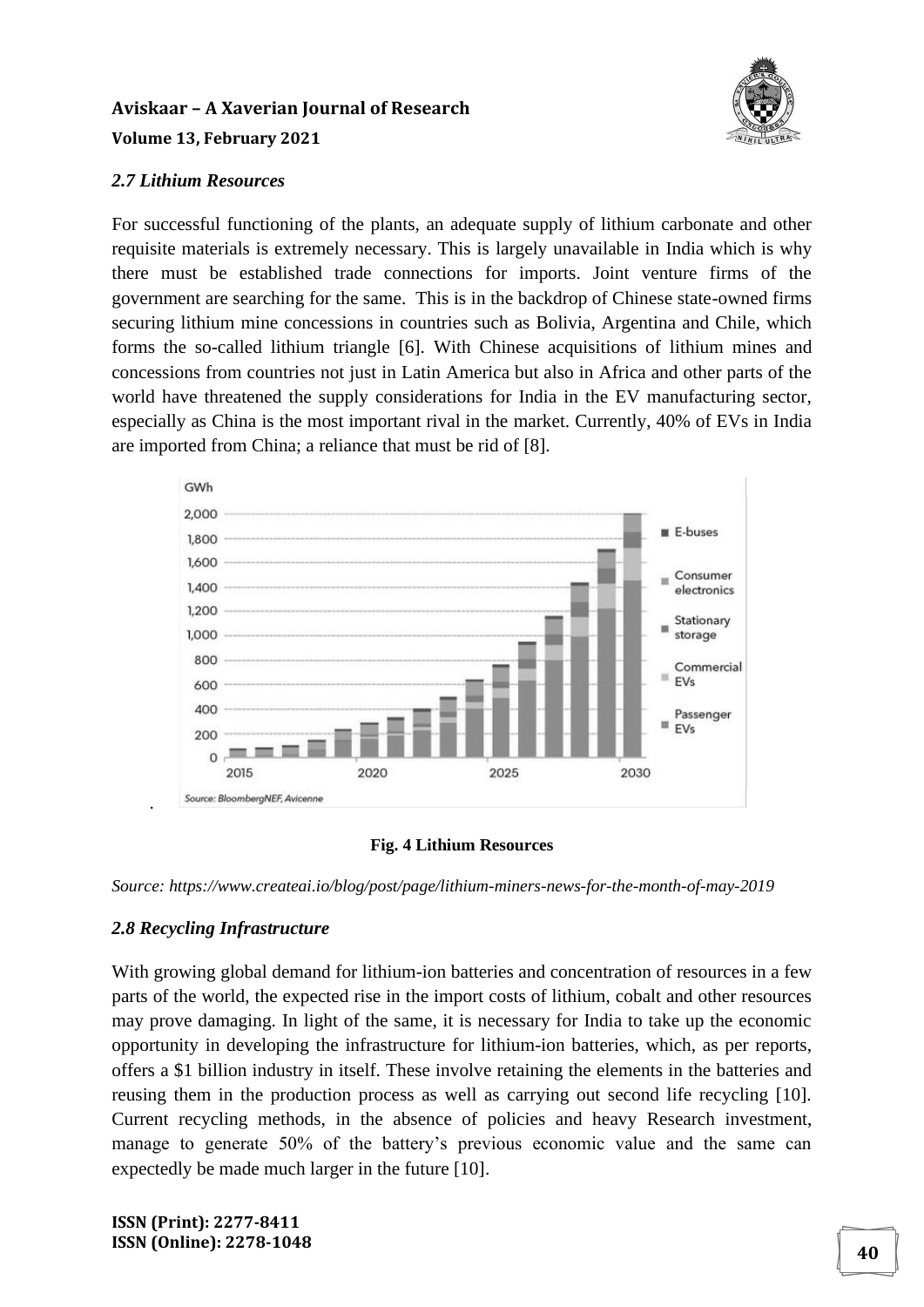

### *2.8 Reliance on Imports*

It is observable that India shall have major import bills with Lithium exporting countries, especially those in South America. However, due to recycling abilities, greater material durability as well as pre-established contracts with the countries, we can expect the same to be significantly lower than the current bills on oil imports. In this regard, we also find opportunity in extending exports to the concerned countries, especially since the lithium exporters are largely underdeveloped or developing and with resource revenue generation, shall have importing capabilities. Ties in this regard can prove to be highly beneficial.

### *2.9 Three Wheelers and Two Wheelers*



#### **Fig. 5 Three Wheelers and Two Wheelers**

*Source: https://www.bloombergquint.com/business/india-s-rickshaws-outnumber-china-s-electricvehicles*

The comparative advantage of E-vehicles over ICE ones is the lower cost for distances below 100 km as charging costs for the same are lesser than fuel costs. This makes them a lucrative alternative for rickshaws and motorcyclists in cities and towns. There are an estimated 1.5 million E-Rickshaws [11] in the country and 4,50,000 E-bicycles sold in the last eight years. India is the world's largest market for three-wheelers. E-Rickshaws notably have a higher fleet in India than China and they have managed a large presence without government assistance [11, 12]. The three-wheeler market is worth \$1.5 billion and for the aforementioned reasons, is the major focal point for policy making to advance E-Vehicular transport. Cab aggregators, that are dominating the urban transport market, seek to introduce E-Vehicles in their services as well. This further increases the scope for the future market. The current issue regarding E-Rickshaws is the usage of the illegal lead acid batteries which is rampant in the absence of low-cost lithium-ion batteries. The production and supply of

**ISSN (Print): 2277-8411 ISSN (Online): 2278-1048 41**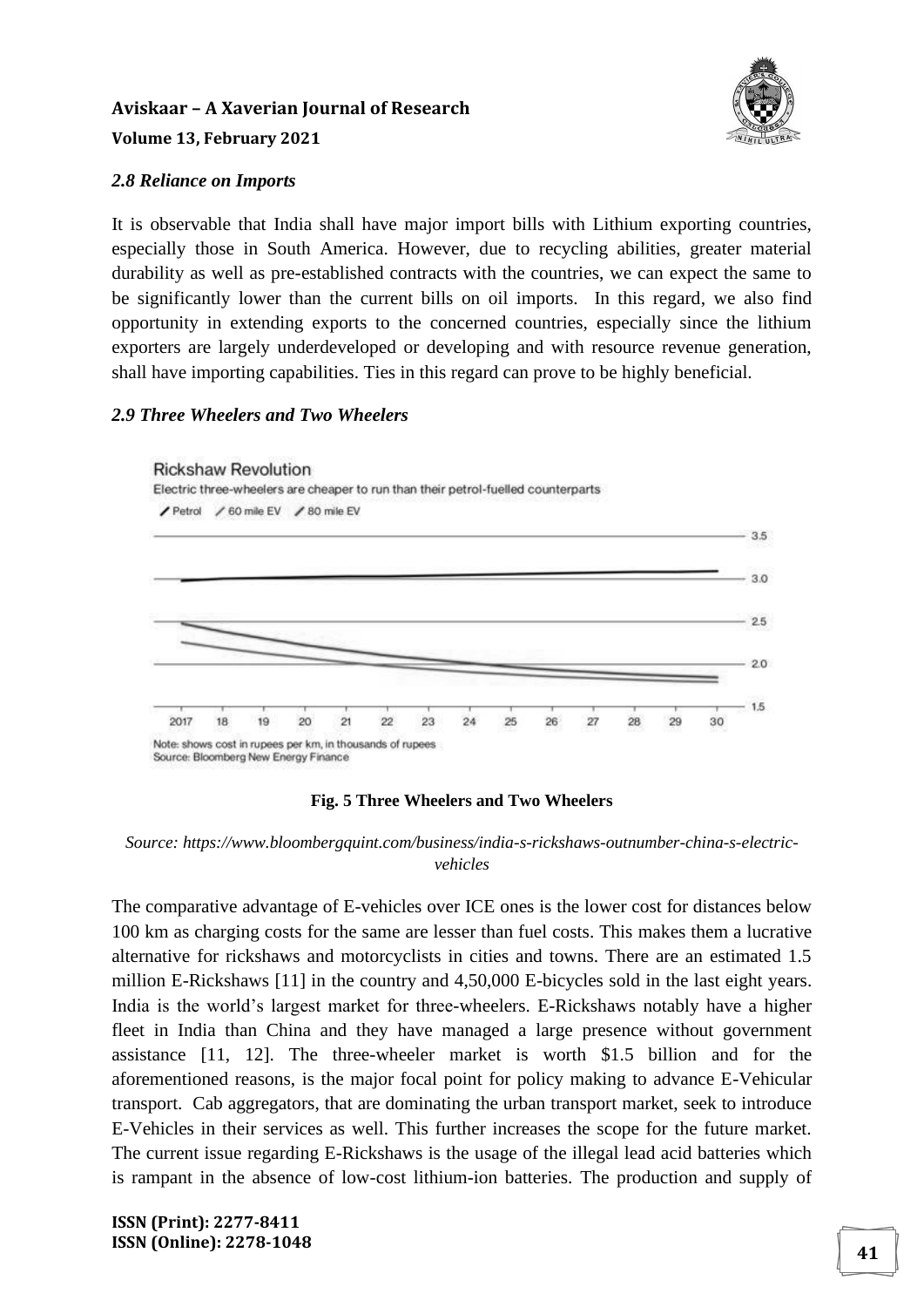

### **Volume 13, February 2021**

such batteries is of paramount importance. Secondly, there is a lack of adequate banking finance for rickshaws in India which significantly hinders growth and prevents the sector from realising potential. An important role can be understood to be played by government subsidies and easy credit access for E-Rickshaws by banks.

## *2.10 Charging Infrastructure*

India had 425 charging points available publicly by the end of 2017. By 2022, government and private efforts are expected to boost that to an estimated 2,800 charging points, according to BNEF [13]. It has been a primary concern for the Indian Government to enable a widespread charging infrastructure for the country; especially since long distance travel; over 100 kilometres is highly inconvenient without the same. Standards as developed by the Department of Science and Technology (DST) must be swiftly and concretely provided for the management systems regarding charging points and parks, especially public services. The various ways in which the charging infrastructure can be developed include the usage of DISCOMS for setting up such charge-points at strategic public locations and allowing private services to function with adherence to guidelines and standards as well. The major focus is recognized to be on public rather than private facilities as private facilities may not be easily availed.

## *2.11 Expression of Firms' Decision Strategy*

There are two categories of players in the upcoming market; large automakers that are investing in Electric Vehicles such as M&M, Suzuki, etc. and fresh enterprises, many of them start-ups, that seek to provide customised technology in the market. Firms providing charging facilities may be independent or subsidiaries or collaborators of manufacturers. We consider all such firms in the following. Profit function of the manufacturer/seller:

There are two conditions that need to be satisfied for the firms to invest in India;

(i)  $E(\pi_i) > 0$  For investment in the ith year, which is the year in which manufactured vehicles are brought to the firm must expect profit to be positive.

 $(ii) \frac{dE(\pi_i)}{dt}$  $\frac{\partial u_{ij}}{\partial t_i} > 0$ ,  $[i \rightarrow 1, ... 30]$  For long term investment, conventionally for thirty years, expansion prospects depend on profitability. The returns of the company must be expected to grow with time for the initial period in the emerging market. We consider the profit function as follows:

 $E(\pi_i) = E(D_i, P_i - cD - F)$ , where  $D_i$  is demand in the i<sup>th</sup> year,  $P_i$  is the price in the year, c is the cost per unit output and F is the fixed cost of investment.

 $c = f(w_K, w_L)$ , w<sub>k</sub> and w<sub>L</sub> are the rental rate of capital and the wage rate of labour respectively. A firm's variable cost is a direct function of these two. In general, it is taken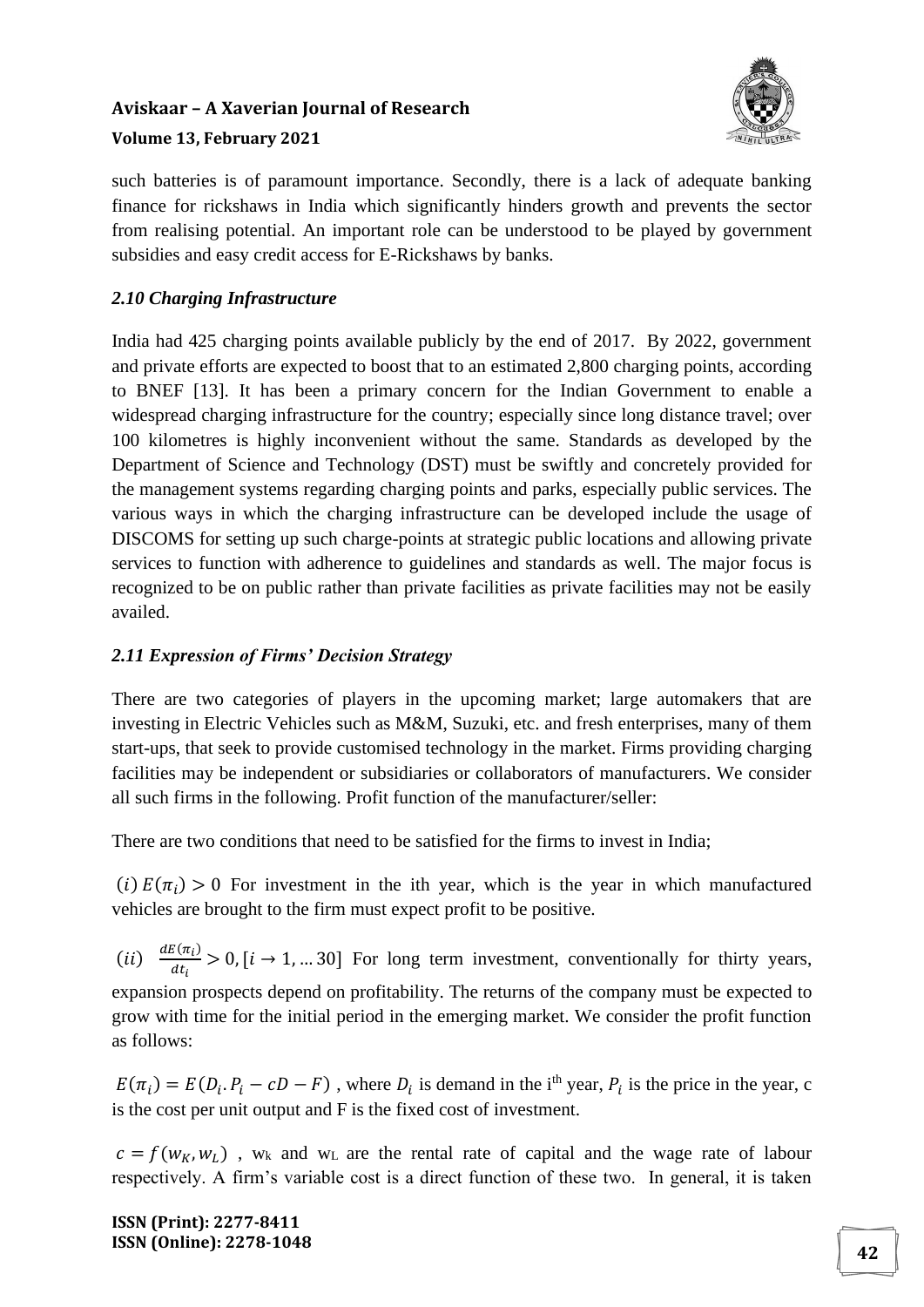

#### **Volume 13, February 2021**

that greater labour availability implies lesser wages and vice versa and the same for capital resources.

### **3. DEMAND CONSIDERATIONS**

The demand for Electric Vehicles cannot be taken by policymakers to arise simply when there is a constraint in the pandemic.

#### *3.1 Current Measures: FAME*

The Faster Adoption and Manufacturing of (Hybrid) Electric Vehicles Scheme, currently in its second phase, is the Government of India's project that is focused on developing the Electric Vehicle Segment in the economy.

## *3.1.1 FAME I*

This scheme was aimed at generating awareness about Electric Vehicles and increasing the readiness for the market to be set up along with active reduction as well. As per the evaluation carried out by the Government, it was found that the overall outcomes on fuel saving and CO2 reduction were significantly lower than the target reductions. It was observed that industry players with potential in this sector were cautious about proceeding and chose to differentiate EV activity from core capabilities. An important note in this scheme was the lack of planning on Electric Three Wheelers which is the primary means of developing a shift to clean technology, as previously elucidated. While the scheme focused solely on demand incentives via price alterations; subsidies, it failed to tap into consumer trends and sentiment which would be of primary importance in establishing reliance on commodities that are new and potentially risky investments but have major social benefits. The lack of investment in such campaigns to develop incentives lowers the cross elasticity of demand between the ICE and EVs which implies a lower impact of subsidies [15].

#### *3.1.2 FAME II*

This scheme has its objective in generating a more realised thrust of the EV market in India via an infrastructural layout and further demand incentives. We find the scheme having the same flaw that the FAME I did; reliance solely on subsidies for the control of emissions which are not conducive enough due to low elasticity. Furthermore, among EVs used for public transport and commercial purposes, there is a uniform subsidy of INR 10,000 provided for all models which again, is understandably an inefficient incentivisation model as various vehicles have different emission rates and differing attributes that may be positive or negative for the rider and the owner and importantly, have varying prices. A Deloitte Survey found consumer concerns over adequate charging infrastructure to concern 25% of consumers, more than other variables [14]. Hence, the scheme's focus on minimising emissions cannot be achieved as the demand framework is not homogenous. Given the current situation, FAME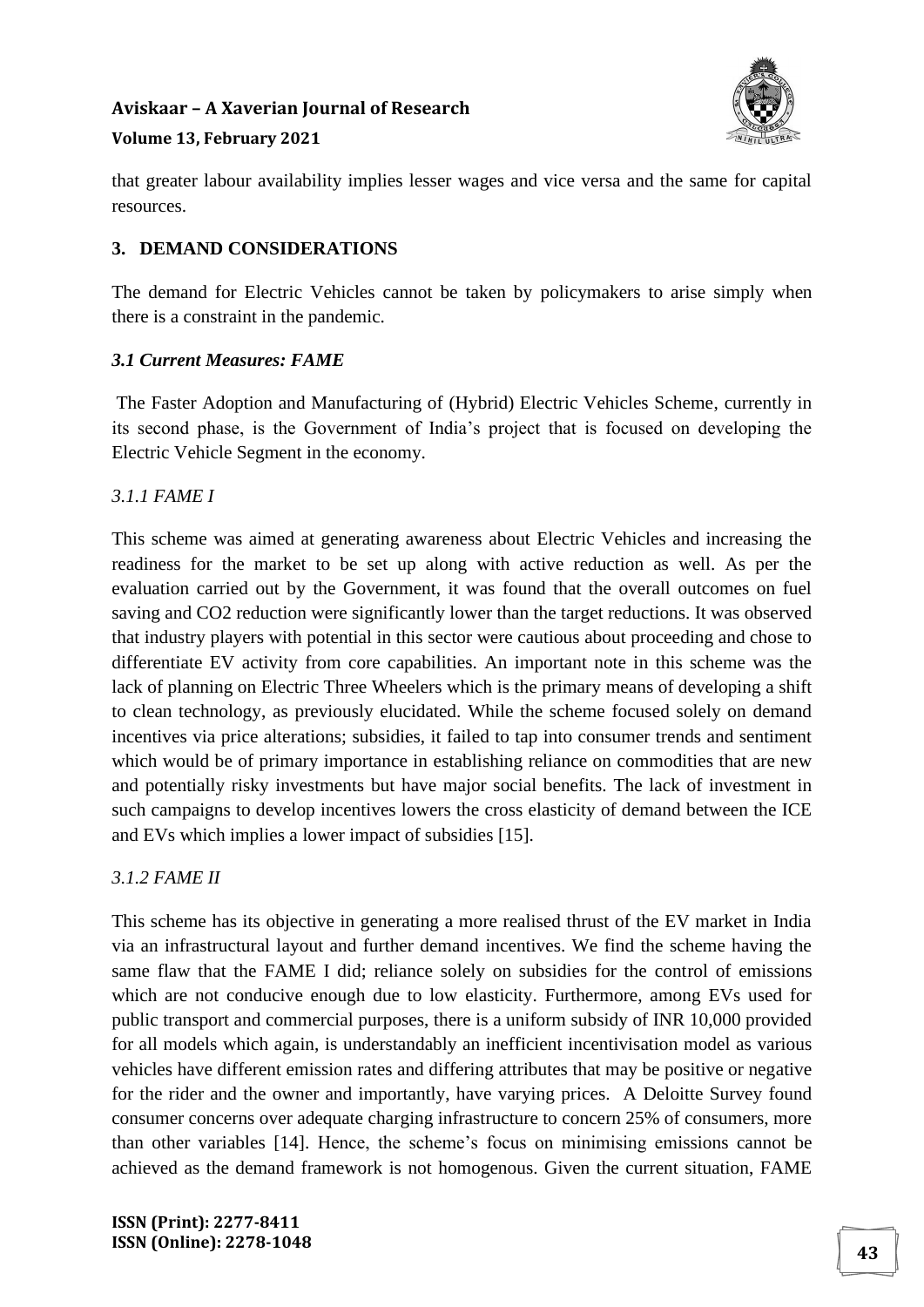

becomes all the more problematic due to the unfeasibility of subsidies. It is important for the government to seek better measures to deal with the lockdown [15].

### *3.2 Vehicular Demand Model*

I consider the case of the average Indian consumer who would purchase a vehicle. This is generalised across social groups and includes final consumers who drive for private use, selfemployed taxicab service people and firms that purchase vehicles for direct or indirect business purposes. For each such economic entity making a purchase, there is a binary choice between an ICE vehicle and Electric vehicle. This is a generalised model applied to different consumers and different types of vehicles. The dual commodity market exists for different categories of two-wheelers, three wheelers and four wheelers. For instance, a rural driver offering private transport services has the choice between an ICE and EV three-wheeler and an urban household has the choice between an ICE and EV fourwheeler for private usage. The following models the purchaser's utility and expresses its relationship with different relevant variables. To the single consumer, the market offers two perfect substitutes for unit consumption of a vehicle. The consumer seeks to maximize utility net of expenditure. Hence, the final utility will be the maximum of the ICE and EV vehicles respectively.

 $U = Max[U(X_i),U(X_j)]$ , where  $X_i$  and  $X_j$  represent numerical units of Electric and Internal Combustion Engine vehicles purchased respectively. It is given that  $X_i = X_j$ .

In the standard case, we have  $X_i = X_j = 1$ . The utility functions are represented as:

$$
U(X_i) = f\big(M - (P_i + t_i), P_j, (c_i + \theta_i), d, \sum a_i, Nat_i\big)
$$

$$
U(X_j) = f\left(M - (P_j + t_j), P_i, (c_i + \theta_i), d, \sum a_{ICEV}, Nat_j\right)
$$

Here, M is the fixed budget allocation of the economic agent for purchasing a vehicle.  $M (P_j + t_j)$  is the surplus on purchasing j with price  $P_j$  and unit tax  $t_j$ .

Here,  $\frac{dU(X_i)}{dM(x_i)}$  $\frac{dU(X_i)}{d(M-(P_i+t_i))} > 0$  which implies that  $\frac{dU(X_i)}{dM}$  $\frac{dU(X_i)}{dM} > 0$  and  $\frac{dU(X_i)}{d(P_i+t_i)}$  $\frac{d\theta(A_i)}{d(P_i+t_i)} < 0$ ,  $d_i$  is the total distance that the vehicle i can travel in a month. This variable is a function of the vehicle's capacity, the transport infrastructure and the charging/fuel availability.  $c_i$  is the quantified value of the fuelling/charging costs incurred per unit d and  $\theta_i$  is the depreciation cost per unit d.  $\frac{dU(X_i)}{dx}$  $\frac{dU(X_i)}{dC_i}$  < 0 and  $\frac{dU(X_i)}{d\theta_i}$  $\frac{\partial (x_i)}{\partial \theta_i}$  < 0, Ai is the i-th attribute among n vehicular attributes that the vehicle has. The presence of each attribute contributes to total utility derived from the vehicle's consumption. The last variable  $Nat_{i}$  is a measure of the behavioural impact of purchasing and using the vehicle i. Ownership of the vehicle gives a signal to members of the society and may also have moral and/or psychological significance. The variable is a

**ISSN (Print): 2277-8411 ISSN (Online): 2278-1048 <sup>44</sup>**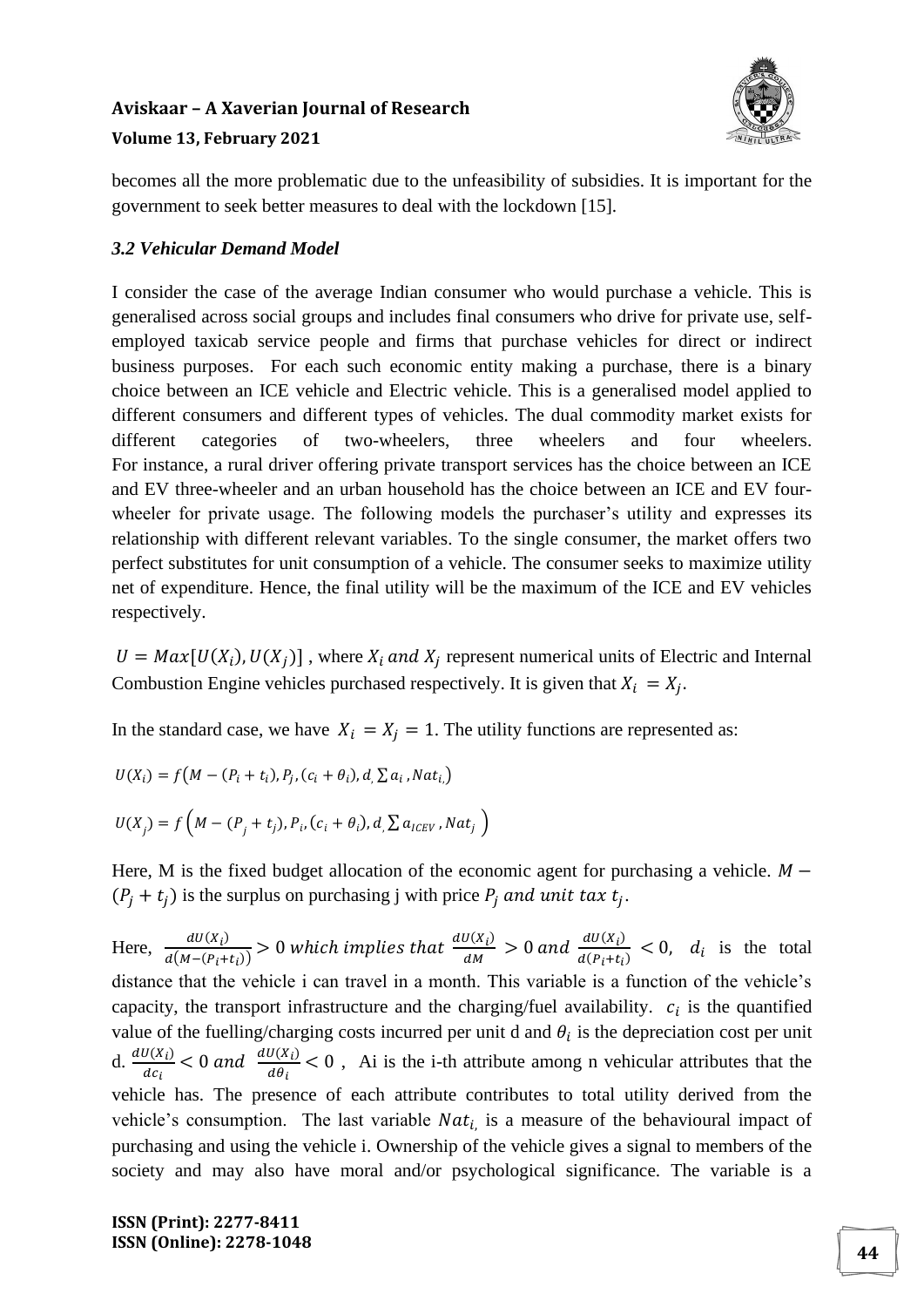

quantified value of positive significance of ownership.  $\frac{dU(X_{EV})}{dNat_{i}} > 0$  To generate demand substitution from ICE to EV in a market, the utility from an EV to the average consumer must be greater than the utility from an ICEV. Vehicular attributes are determined independently by private firms and are assumed to be beyond the policymaker's influence. Theta is taken to be a constant which is equal for both since it is determined by private players and entrants in the EV market are assumed to be efficient firms with developed technology. C for an ICE primarily includes the cost of fuelling. For an EV, it comprises charging costs. We assume that d<sup>i</sup> is the same for both vehicles. Substituting in the Expected Profit function of firms, we get:

 $E(\pi) = (P_i - c)n$ .  $E[U(X_{EV}) - U(X_{ICF})]$ 

## **4. GOVERNMENT STRATEGY**

#### *4.1 Pandemic Induced Constraints*

Government relief packages during the Covid-19 pandemic have increased the fiscal deficit manifold. Considering the collateral damage to numerous sectors, especially labour-intensive ones and MSMEs, it is unfeasible for there to be large Electric Vehicle subsidies, especially considering the gestation lag in returns. Supply chain disruptions across the globe have caused supply crunches. The transport of lithium and other materials is restricted, causing a supply crunch. Moreover, income constraints because of reduced economic activity and unemployment shall reduce demand for vehicles in general. However, resumption of supply chain links and increase in income can be reasonably expected post the recession.

#### *4.2 Disruption of the Automobile Sector*

The ramifications of "creative destruction" of the ICE automobile sector on employment and growth are certainly concerning for the economy. In the short run, a shift in the demand shall lead to production cuts and layoffs in the industry which shall increase unemployment and hamper growth. The recent economic slowdown of the economy which has particularly impacted the automobile sector is partly attributed to government support to EVs and stringency for ICEs. In light of the slowdown caused by the pandemic, the implementation of an EV supporting policy is even riskier for the government. However, in the long run, the negative impact shall not be felt as several of the large automakers in the industry are well aware of the need for an EV shift and have been provided a sufficient gestation lag in the infrastructure set-up of the country, including battery production and charging infrastructure, to commit to Research and Development and shift their production lines to Electric Vehicles, especially since the Government provides a favourable environment in these regards. There is also scope for market share retention with existing brand values. The shift in production line shall still require largely similar functions in assembly, repair, etc. which will employ the same nature of labour with minor adjustments and perhaps slightly lower jobs but the same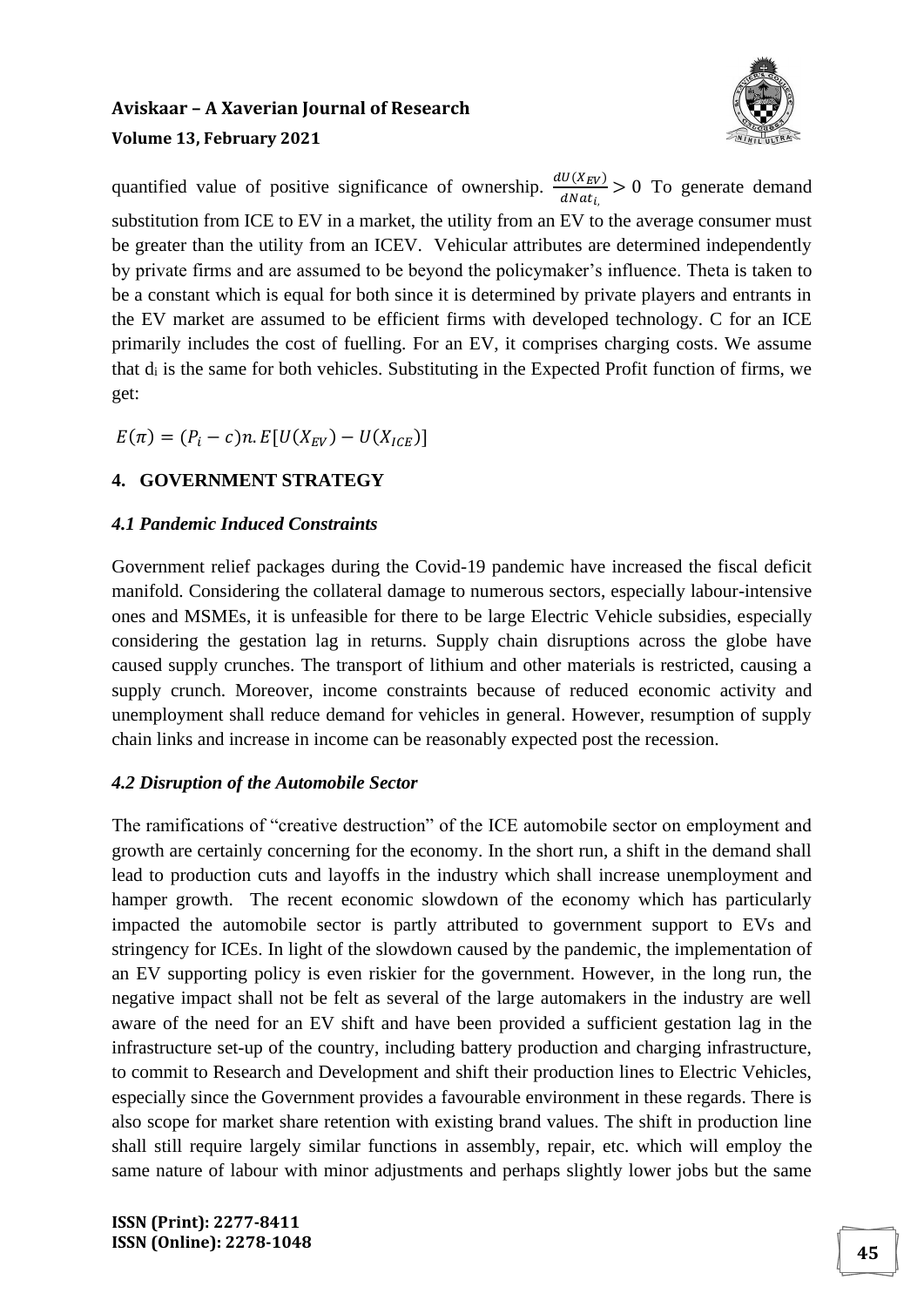

cannot be fathomed as a significant enough cost to not allow the transition. The opposite stance on ICE engines is taken as import duties on oil, higher GST rates for purchase of vehicles and lower benefits reduce market share and make production less profitable. An All India Study conducted by M/s Nielsen (India) Pvt Ltd for Petroleum Planning and Analysis Cell (PPAC) of Petroleum Ministry showed 70% of diesel and 99.6% petrol are consumed in the transport sector alone [16].

## *4.3 Deficit Concerns*

One of the objectives of the EV push in India is to reduce its heavy dependence on oil imports which is largely generated by the automotive sector. This shall definitely be seen as possible when there is a demand shift in favour of EVs. However, as mentioned, the lack of lithium reserves in India as well as the absence of advanced technology of the kind found in the West shall require massive imports for a fully functional industry. The MoU with lithium rich countries like Bolivia and Direct Investment by Multinational Corporations in Joint Ventures shall generate lower import bills. However, in the initial investment period, the market shall not be active and automotive dominance will persist. Shift in consumer demand will also take time. Infrastructure and oil imports at this time will worsen the deficit Fiscal packages during the pandemic alongside poor tax collections have enlarged budget deficits of governments, making persistent, let alone increased, subsidization unfeasible. The best alternative for the governments, therefore, is to promote Foreign Investment in the EV sector as capital inflows shall balance imports, preventing excessive trade deficit enlargement. Investment is needed not just in vehicle manufacturing but also in charging facilities. The expectation of profits for investors must be high enough to induce capital inflows. Hence, expected demand must be high.

## *4.4 Co-Ordination between Buyers and Sellers Via Social Value Creation*

Given the outlay, the following payoff matrix shows the co-ordination game between buyers and sellers for the EV market in India. Investment for sellers extends beyond the simple manufacture of electric vehicles to the development of charging facilities, active attribute development of the products and providing relevant clientele services to the consumers. Expected profits of sellers need to be high enough for them to invest while buyers suffer if they purchase available electric vehicles but cannot avail adequate charging facilities and other relevant infrastructure for their commodity.

| <b>FIRMS/BUYERS</b> | Purchase         | Don't purchase   |
|---------------------|------------------|------------------|
| Invest              | $\pi > 0, U > 0$ | $\pi < 0, U = 0$ |

#### **Table 1. Payoff Matrix**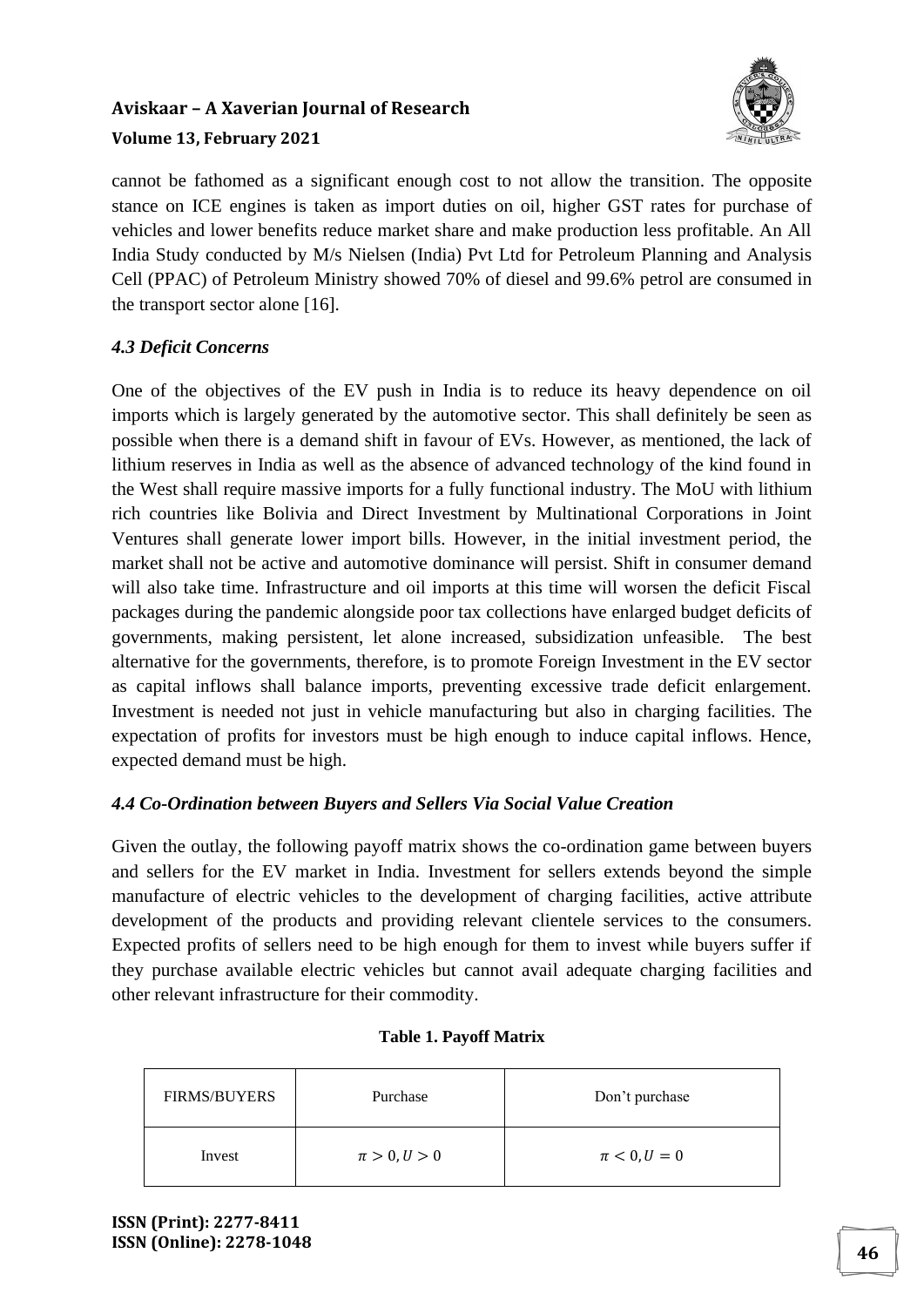

| Don't Invest | $\pi = 0, U < 0$ | $\pi = 0, U = 0$ |  |
|--------------|------------------|------------------|--|
|--------------|------------------|------------------|--|

The firm's expected payoff on investing is  $p\pi_{\text{p}}$ <sub>urchase</sub> +  $(1-p)\pi_{\text{Don'}}$ <sub>t purchase</sub>

Here,  $p = 1$  when  $U_{EV} > U_{ICE}$  and  $p = 0$  when  $U_{EV} < U_{ICE}$ .

In the case that  $U_{EV} = U_{ICE}$ ,  $p = 0.5$ . We assume this to be a case of normal profit for the firm where  $\pi = 0$  (or slightly greater). Given other factors, scarce charging facilities make the cost of owning EVs that require that infrastructure high. Also, the distance the EV can then travel is lower. This causes utility to be lower than that for ICEs, ceteris paribus. Given  $E(U_{EV}) < E(U_{ICE})$ , demand is low. Low demand, in turn, is a poor signal to firms that would invest in charging infrastructure as it reduces their expected profitability. We therefore find the situation to be at the undesired game equilibrium. In order to alter incentives, the government must raise E(U) by means of other variables. The most plausible such variable is Nat<sub>i</sub>. The social value of an Electric Vehicle is much higher than that of an ICE vehicle because of its environmental benefit and its signal of development. Given that ICE vehicles pollute, people would prefer Electric Vehicles over them if the environmental benefits are propagated by public means [17],  $\frac{dU(X_i)}{dX_i}$  $\frac{u\sigma(x_i)}{dNat_{i_i}} > 0$ 

If Nat<sub>i</sub> rises for EVs and falls for ICEs,  $dU(X_{EV}) > 0$  and  $dU(X_{ICE}) < 0$ . If trends show consumer preference for electric vehicles, expected utility and therefore, expected demand shall be high, leading to investment in charging infrastructure. With added infrastructure, the demand shall be even higher as utility will increase further with low costs and higher distance capacity of the vehicles. Hence, the game can be solved for a desired equilibrium to be achieved.

#### *4.5 Policy Recommendations: Altering*

- **1. Awareness through a nationalistic lens**: Information on the benefits of Electric Vehicles to the technological advancement, global standing and general socio-economic welfare of India should be highlighted and made known to the different social segments.
- **2. Go-green media campaigns**: The Central and State governments must collaborate on a single campaign or multiple campaigns that have cultural and social connections to consumers in concerned regions with the stated motive of national welfare.
- **3. Collaborative schemes with private sector enterprises** for carrying out EV promotional activities for their employees and strategizing incentives for switching using Nudge theory and other behavioural concepts.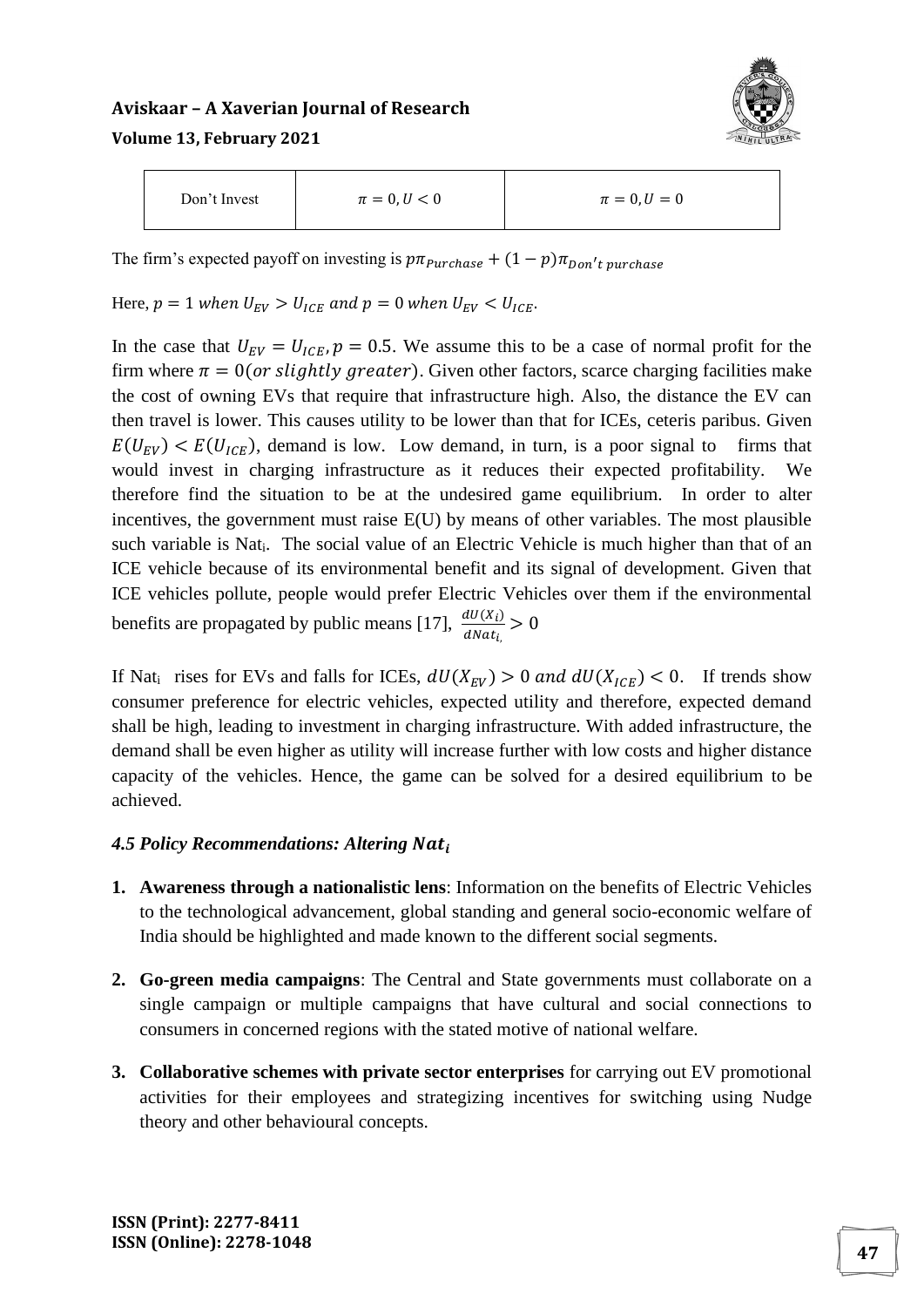

### **Volume 13, February 2021**

**4. Pitches to and talks with Multinational Companies** for infrastructural outlay and component manufacturing investment plans in India. Given successful initiation of the above, the signal for expected demand in the economy for the potential investors to consider capital infusion will be generated. The governments must then ensure proper smooth transitions.

### **5. A COMPARISON WITH CHINA**



**Fig. 6 Electronic Vehicle Market in China**

*Source: https://www.ev-volumes.com/country/china/*

#### *5.1 EV Market in China*

Around 45% of electric cars on the road in 2018 were in China – a total of 2.3 million – compared to 39% in 2017. In comparison, Europe accounted for 24% of the global fleet, and the United States 22% [17]. This section analyses how China managed to create a substantial EV market for itself.

#### **5.2** *Direct Role of the Government*

The Case of the Chinese Market for Electric Vehicles involves growth primarily via government regulation in the sector. Having begun the development of its EV market in the 1990s, China now has the largest global share of the same. The enforcement of bans on gasoline powered bikes in cities made EVs the most viable alternative. The ease of producing, selling and buying electric vehicles was actively increased by the Chinese Government when it stopped licensing for electricity powered cycles, recognizing them as "bicycles" and allowing their riders to use bicycle lanes. The Chinese government invested heavily in subsidies to consumers and subsidies for electric vehicle batteries that have helped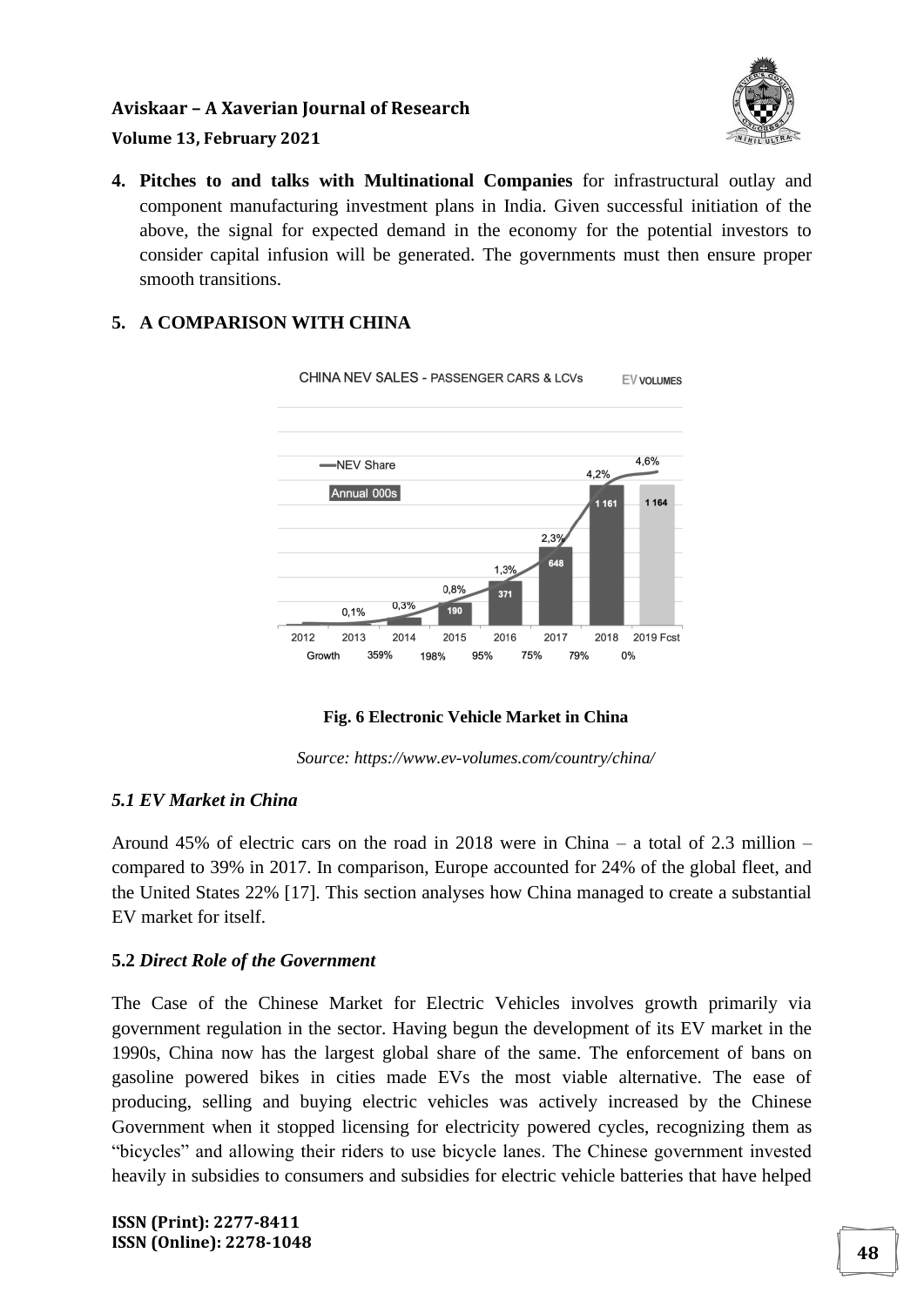

increase demand significantly. Further, the use of electric-bicycles was included as one of the 10 key scientific-development priority projects in the country's ninth Five-Year Plan [18].

An estimated 8.5 billion yuan has been channelled into the green car industry from the capital market so far. The fund would help build up the country's battery output, which will be capable of supplying 150,000 electric vehicles by October 2011. The Chinese Government had planned the spending of more than 100 billion yuan to subsidise the green vehicle industry over 10 years, in 2010 [18].

## *5.3 Active Market*

SAIC, FAW, Dongfeng, Chana, BAIC, GAC, Chery, BYD and Geely are Chinese companies in the domestic EV segment. The existence of these enterprises in a competitive market for a number of years has led to massive resource utilisation and development; unprecedented in other countries due to the lack of such enterprise. The research and development undertaken by these companies helps develop the efficiency of EVs. Alongside these, there are various research institutes in China that are highly focused on technological advancement in Electric Vehicles.

### *5.4 Resource Acquisitions*

China has focused on major acquisitions of lithium resources across the globe; in South America and Australia, having reportedly spent \$2.4 billion in South America as of January 2019. Chinese entities are said to control nearly half of global lithium production and 60 percent of electric battery production capacity [19, 20]. The aggressive purchasing strategy by China for lithium reserves has given it a crucial edge in the global EV market.

## *5.5 Lessons for Government Role*

Considering the harmful nature of gasoline-based motorcycles, it is in India's interests to ban them. Although this is currently unfeasible, it can be done post-recession recovery. A highly beneficial strategy, as implemented in China, would be the de-licensing of electric two wheelers the way they have been in India. Secondly, given the absolute state control in China, it is easier for the government to facilitate demand changes. Although India cannot do the same, being a democracy, nationalistic sentiments and active awareness campaigning can be substitutes for changing market preferences. Concerns here arise due to the persistent hazards of Indian traffic and sub-cultures of non-adherence to road regulations. However, this policy is readily adoptable for Electric two wheelers with lower speed capacities as a boost to the industry. A potential advantage India has in this sector is the strength of the three-wheeler market; as seen in China, state incentives that make it easier for businesses to operate using EVs have proved beneficial and here, there is a need for easy acquisition and running of these vehicles. Credit availability by state run banks and reduced regulation in obtaining E-vehicles alongside taxation benefits shall boost the demand for such vehicles. Also, taxation benefits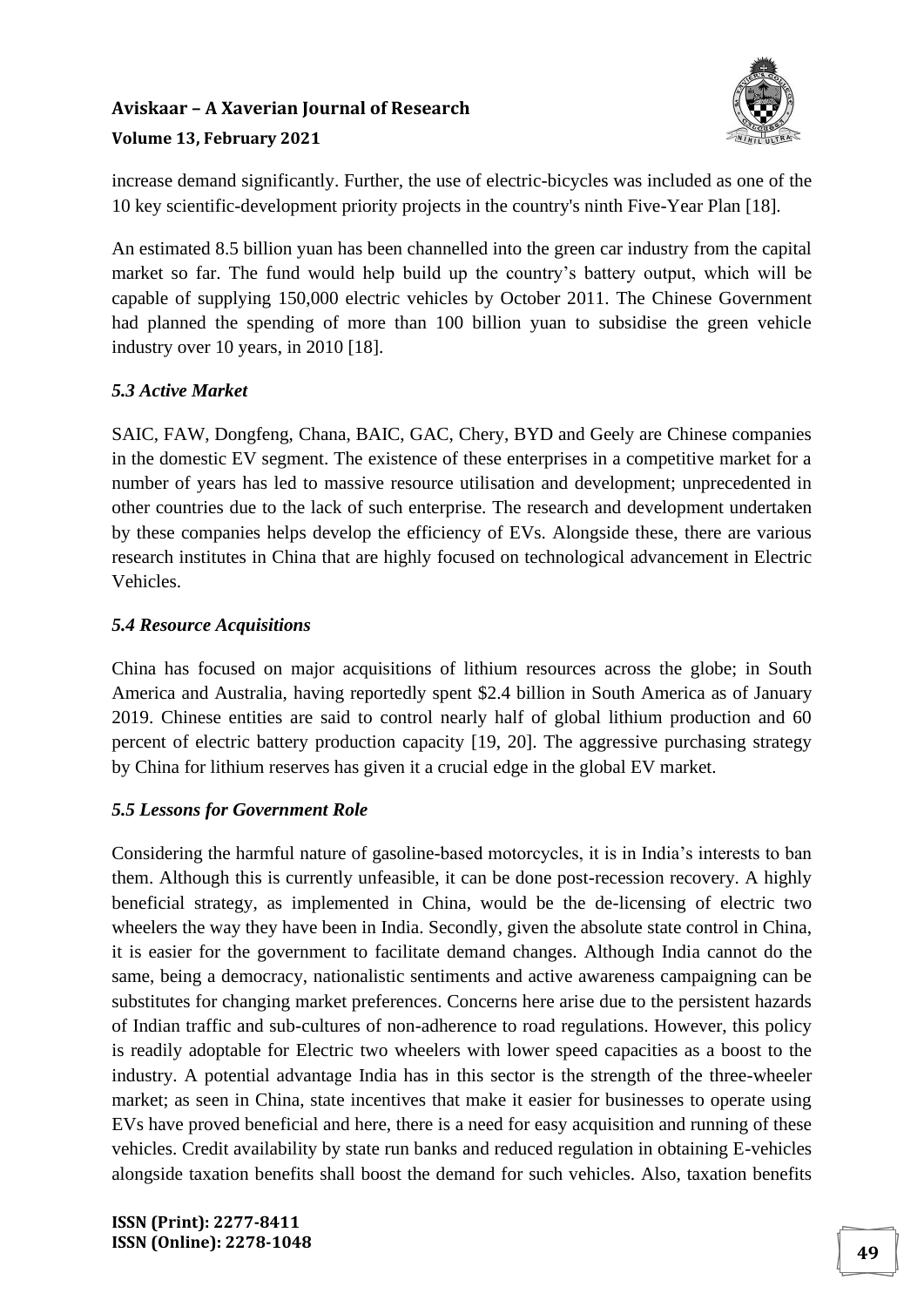

to software-based cab aggregators for electric three wheelers and two wheelers shall introduce lucrative incentives in a competitive sector.

### *5.6 Resource Availability*

The dominance in the supply side has been crucial to China's growth. There is an urgent need for India to create strong links for low cost availability of lithium carbonate, cobalt and other necessary raw materials. In this regard, the acquisitions sought by Khanij Bidesh Ltd. in South America and Australia as well as the MoU between India and Bolivia seek to be highly important for ready availability. It is in India's interests to have further acquisitions in the same regard.

## *5.7 Market Development: Foreign Collaboration*

State investment in R&D has been major contributors to growth in China. The same must be done via focused projects by the Department of Science and Technology and institutions like the Indian Institutes of Technology for providing means of achieving greater efficiency. It is notable here that while there have been foreign collaborations for Chinese firms, FDI in EVs have not been a pusher of growth in the country. However, the noticeable fact in China's selfsustenance here is that the growth objectives have been met over more than two decades since inception and with high quality of technology, both of which are not feasible in India's considerations. In this regard, it is necessary for India to collaborate with MNCs initially, especially firms such as Tesla and Panasonic, with their self-stated goals of electrification in Asia.

#### **6. IMPACT**

#### *6.1 Environmental Benefit*



**Fig. 7 Environmental Benefit**

*Source: https://urbanemissions.info/blog-pieces/whats-polluting-delhis-air/*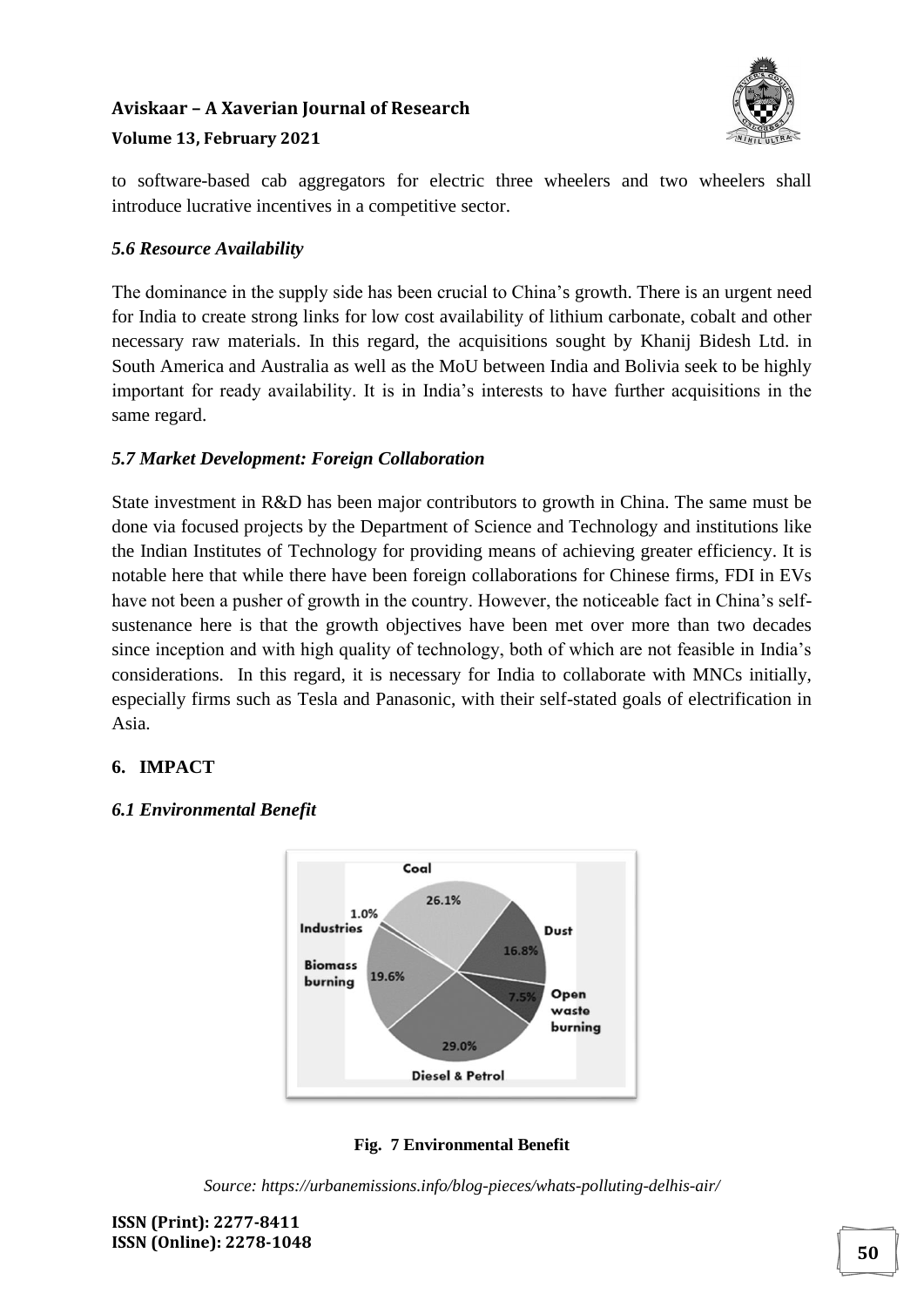

Delhi in India, as per a WHO survey, is the most air-polluted major city in the world. A major contribution to the same is the vehicular emissions in and around Delhi. Vehicular emissions have various environmental costs which include various diseases and health hazards. The global cost of transportation-attributable health impacts in 2010 and 2015 was approximately USD one trillion. Being the second largest population in the world and with often failing control mechanisms, India involves a large portion of this expense. Reducing reliance on carbon emitting fuel and shifting to Electric Vehicles shall majorly benefit the Indian society and economy. The indirect benefit of lower GHG emissions in India via reduced heating and climate change shall protect the interests of agriculture and forestry based endogenous communities and assist bio-diversity preservation.

### *6.2 Shift from Oil and Employment Generation*

European Climate Foundation has estimated that through reducing oil demand by more efficient electric cars, employment will increase by 5,00,000 to 8,50,000 by 2030 [21]. In Europe, oil production and distribution has very low employment intensity of just four jobs per million Euros value added compared to 24 jobs per million Euros in the general economy and we understand a similar difference in the Indian economy [22]. Therefore, any shift in expenditure from buying imported oil to other expenditure choices can be understood to generate excess employment.

#### *6.3 Rural Connectivity*

Metro and bus services are unavailable in most areas in the country that lie outside the ambit of large cities. In such towns and cities, the only public transport options available are auto or manual rickshaws. Hence, early conversion of these rickshaws to Electric Vehicles using Lithium-Ion batteries shall provide clean transport to a significant number of individuals. Three-wheelers and two-wheelers are the primary mode of transport in most villages for reaching bus-stops or highways. Quick conversion to electric vehicles here will ensure clean transport in villages, especially with battery charging and swapping outlets in larger villages, which are employment generating. This shall also see penetration in freight movement and agricultural connectivity in rural areas that are managed by rickshaws, autos and tempos which are suited for replacement with Electric Vehicles. All of the above results aggregate the positive impact of an EV shift in India.

## **7. CONCLUSION**

In the absence of industrious policies for the future growth of Electric Vehicles, the future introduction of Electric Vehicles shall be problematic for the government with regard to its fiscal problems which have been exacerbated by the 2020 pandemic. As the developed world is focused on early adoption of Electric Vehicles and direct competitors like China have already been successful in the same, it is imperative for India to develop self-sustenance in EV manufacturing and leverage in global markets as it would otherwise make the economy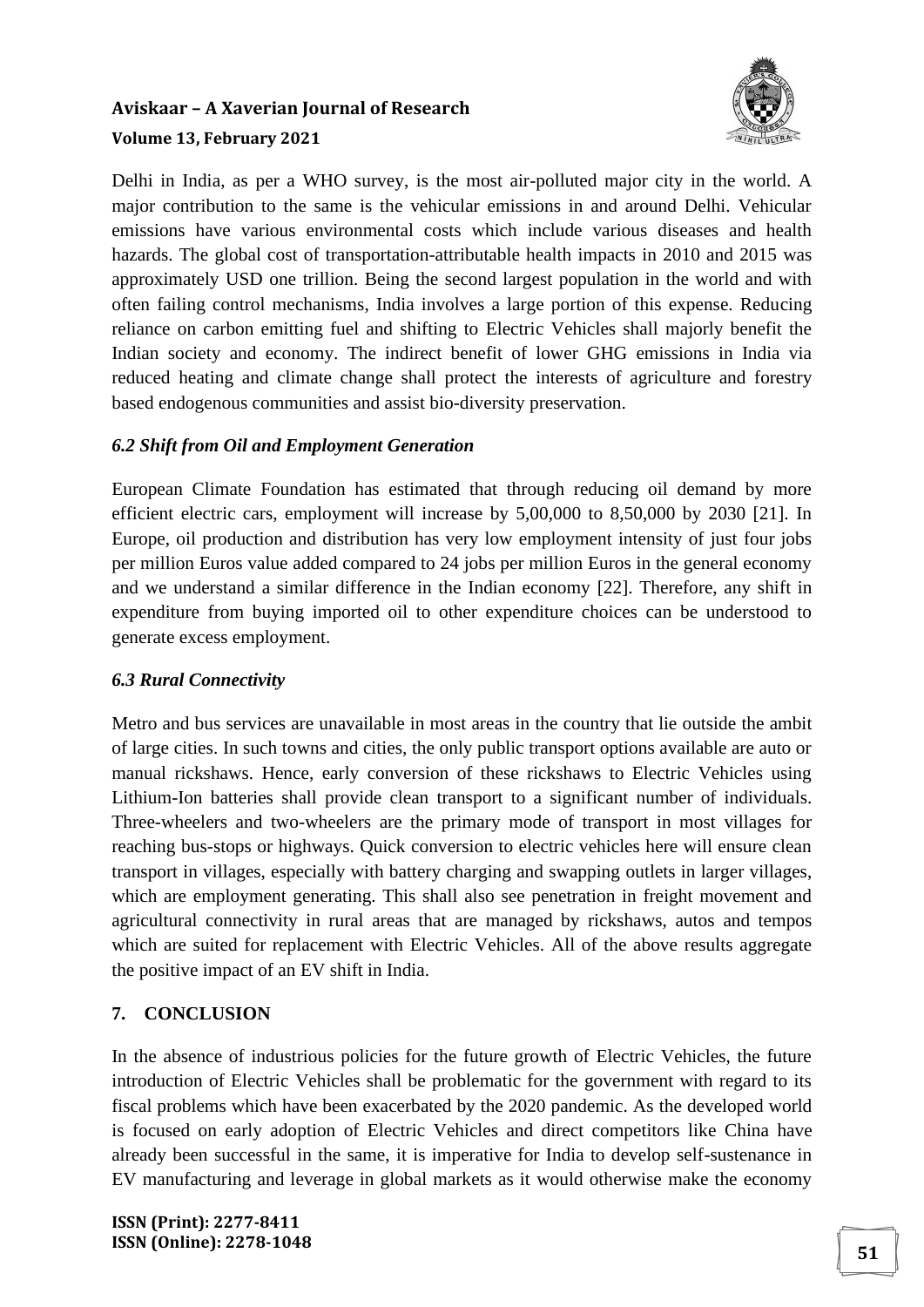

#### **Volume 13, February 2021**

more reliant on imports and vulnerable to market shocks and unfavourable policies of other governments. While ties with South American and other governments have been established and potential plans have been made, foreign direct investment and active private sector participation via foreign direct investment are primarily needed for economic boosts to the sector. India has a key opportunity in harnessing strong nationalistic sentiments for the creation of effective demand to do away with coordination failure in the EV market with minimized burden on the financial resources of the country. Moreover, the successful implementation of such campaigns would augment the generation of desired market equilibria without direct price interference by the government.

#### **REFERENCES**

- 1. Anu G. Kumar, Anmol M., Akhil V.S., A Strategy to Enhance Electric Vehicle Penetration Level in India, Procedia Technology, Volume 21, 2015, Pages 552-559, ISSN 2212-0173, https://doi.org/10.1016/j.protcy.2015.10.052.
- 2. IEA (2018), *Global EV Outlook 2018: Towards cross-modal electrification*, IEA, Paris, https://doi.org/10.1787/9789264302365-en.
- 3. Kumar, Rakesh & Sanjeevikumar, P.. (2019). Electric Vehicles for India: Overview and Challenges.
- 4. https://auto.economictimes.indiatimes.com/news/auto-components/india-plans-for-4-billiontesla-scale-battery-storage-plants-says-report/70396709
- 5. https://electrek.co/2018/08/21/tesla-gigafactory-1-3000-workers/
- 6. https://www.bloomberg.com/news/articles/2014-09-05/nevada-expects-100-billion-impactfrom-tesla-factory
- 7. https://www.livemint.com/news/india/india-readies-plan-for-4-billion-tesla-scale-batterystorage-plants-1564077561033.html
- 8. https://auto.economictimes.indiatimes.com/news/industry/india-gains-access-to-bolivianlithium-reserves/68658595
- 9. Tesla Inc.: Impact Report 2018
- 10. JMK Report 2019
- 11. https://economictimes.indiatimes.com/industry/auto/auto-news/india-overtakes-china-with-erickshaw-revolution/watt-a-movement/slideshow/66391774.cms
- 12. https://www.bloombergquint.com/business/india-s-rickshaws-outnumber-china-s-electricvehicles
- 13. Charging Infrastructure for Electric Vehicles: Guidelines and Standards; Ministry of Power, GoI
- 14. Battery Electric Vehicles; Deloitte 2019
- 15. Operational Guidelines for Delivery of Demand Incentives under FAME II; MoHIPE